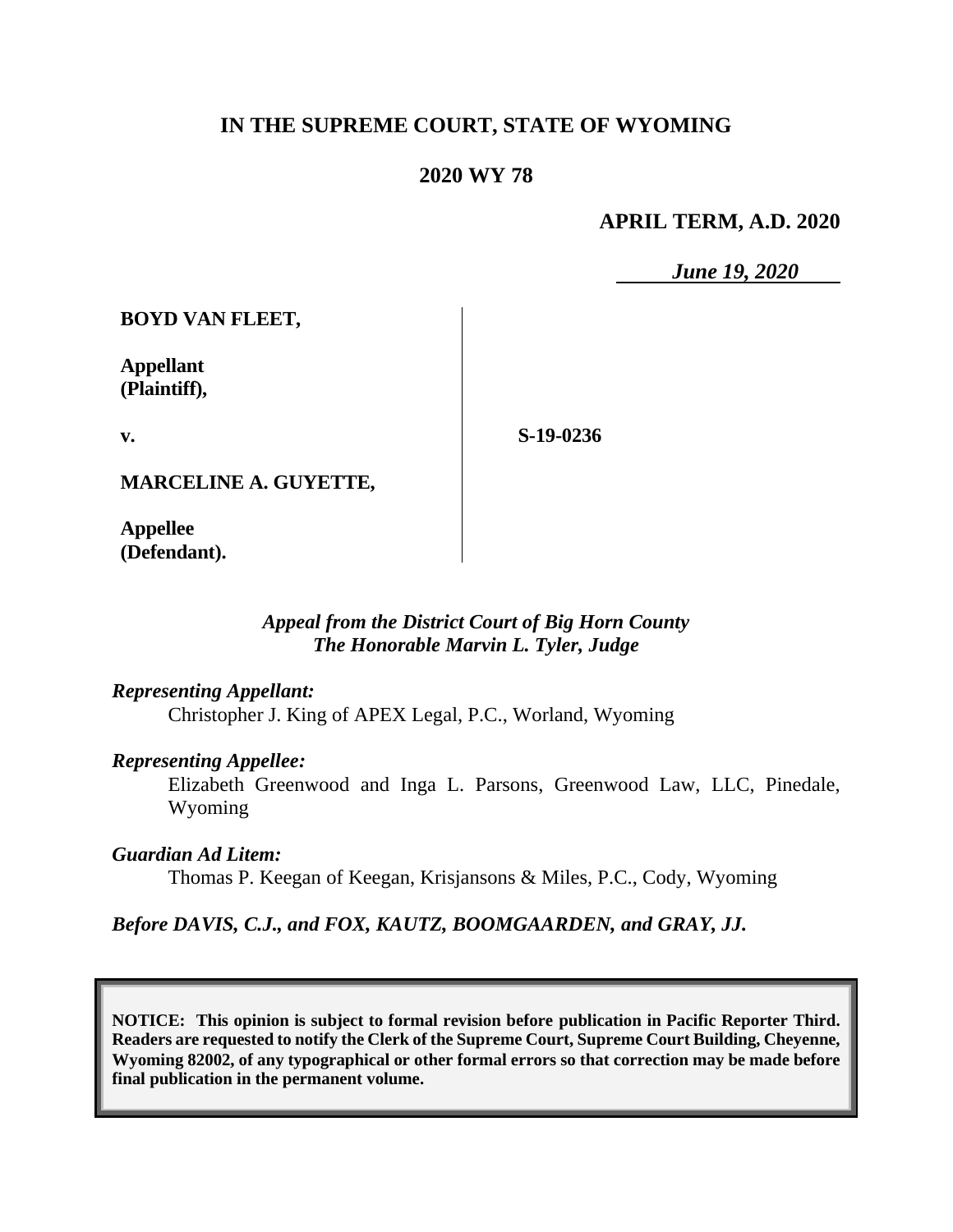#### **DAVIS, Chief Justice.**

[¶1] Boyd Van Fleet (Father) and Marceline Guyette (Mother) divorced in 2016, and shortly thereafter Father filed a petition to modify custody of the parties' child. The district court declined jurisdiction over the issue of child custody and ceded jurisdiction to the applicable court in California, the state where Mother and the child reside. Father appeals that ruling, as well as the court's rulings on several other motions. We affirm and award Mother her attorney fees and costs on appeal.

#### **ISSUES**

[¶2] Father presents nine issues on appeal, which we summarize and restate as:

1. Did the district court err in denying Father's motion to disallow the guardian ad litem's (GAL's) participation in the post-divorce proceedings and in ordering Father to pay GAL fees incurred in those proceedings?

2. Did the district court err in denying Father's request to have the parties' child interviewed and/or testify at the motions hearing?

3. Did the district court err in allowing Mother to present an affidavit imputing income to Father for purposes of calculating child support?

4. Did the district court err in awarding Mother attorney fees to compensate her for Father's contempt?

5. Did the district court err in awarding Mother post judgment interest on amounts Father was required to pay Mother pursuant to the divorce decree's property division?

6. Did the district court err in ordering forfeiture of a \$5,000 bond that the court ordered Father to post to ensure compliance with child visitation terms?

7. Did the district court err in declining jurisdiction over Father's petition to modify custody and in ceding it to a court in California, where Mother and the child reside?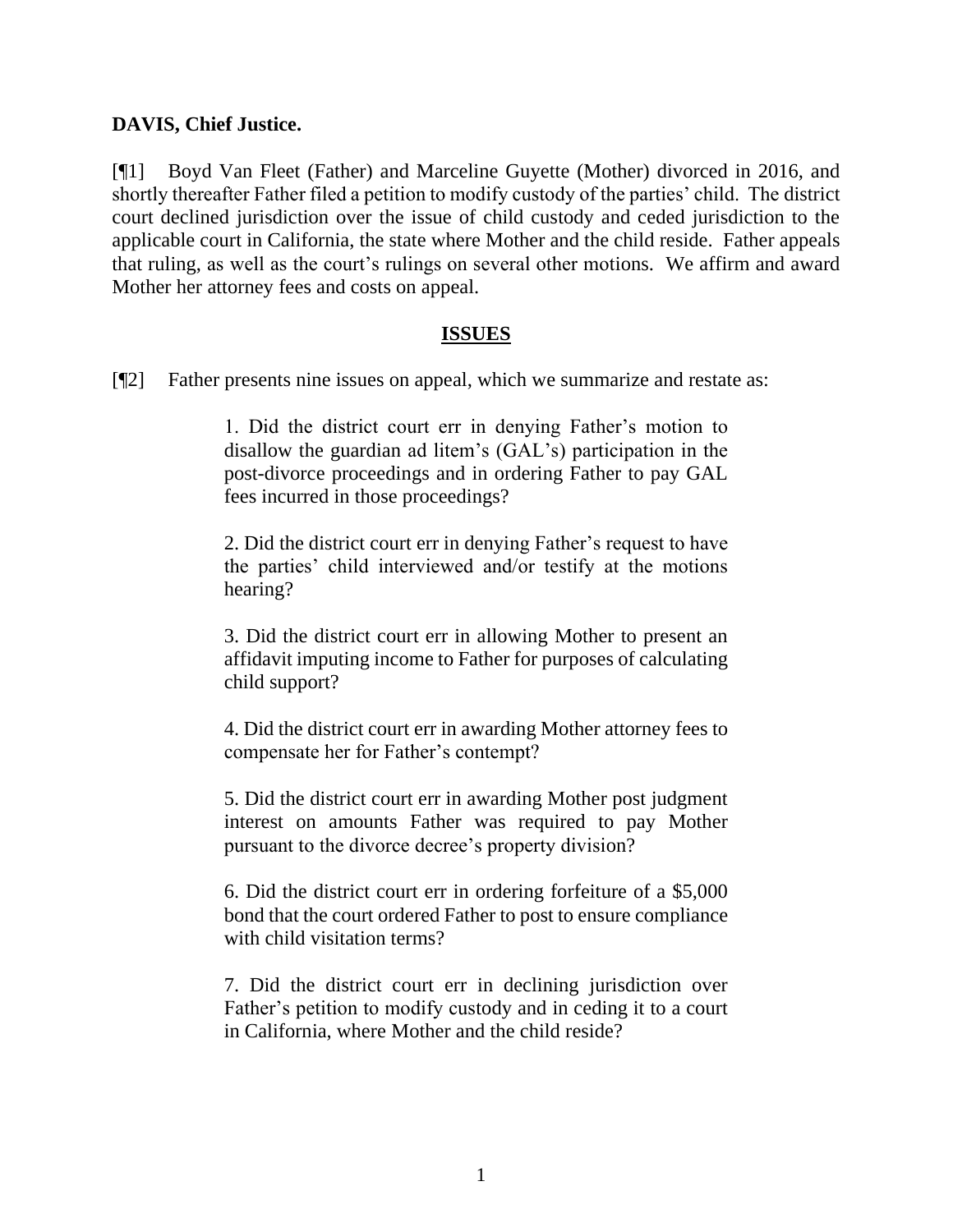## **FACTS**

### **A. Entry of Divorce Decree**

[¶3] Mother and Father were married in February 2013 and had one child born that same year. In April 2015 Father filed a complaint for divorce, and during the proceedings, the district court appointed a GAL to "act as attorney for the subject child and [ordered that he] shall file such pleadings and participate in the case as necessary to protect the best interests of the subject child."

[¶4] On October 11, 2016, the district court held a hearing on the settlement that the parties had reached on child custody and property division and confirmed their general agreement to those terms. On October 13, 2016, the court held a trial to determine the parties' income and to set child support. During that hearing, the court held Father in contempt for filing a financial affidavit that was inaccurate and omitted certain income, and it ordered that Father would be allowed to purge his contempt by filing a corrected financial affidavit. The court then left the question of child support to be determined.

[¶5] On December 5, 2016, the court entered a Stipulated Judgment and Decree of Divorce. The decree contemplated that Mother would be moving to California with the parties' child and awarded her primary custody with a detailed visitation schedule for Father. Concerning support, the decree ordered:

> Child support and temporary support will continue as is until otherwise agreed upon or ordered by the Court. The parties agree child support will be set at the statutory rate with no deviations. If the parties cannot agree on net income figures to calculate child support the parties agree to using the current court dates to present information to the Court and have the Court determine the child support. This issue is deferred for further determination by the Court.

[¶6] With regard to the division of property, the decree ordered Father to pay Mother \$55,000 within ninety days and to deliver her wedding ring and band, or alternatively, their cash equivalent of \$4,750, within five days of the decree's entry. It further ordered:

> [Father] receives everything else, but agrees to provide written FFL documentation that the guns currently registered in [Mother's] name are transferred out of her name within thirty (30) days. He shall also provide documentation that the UZI and black powder revolver are turned over to [Father's attorney] for return to [Mother's father], or delivered to law enforcement for destruction.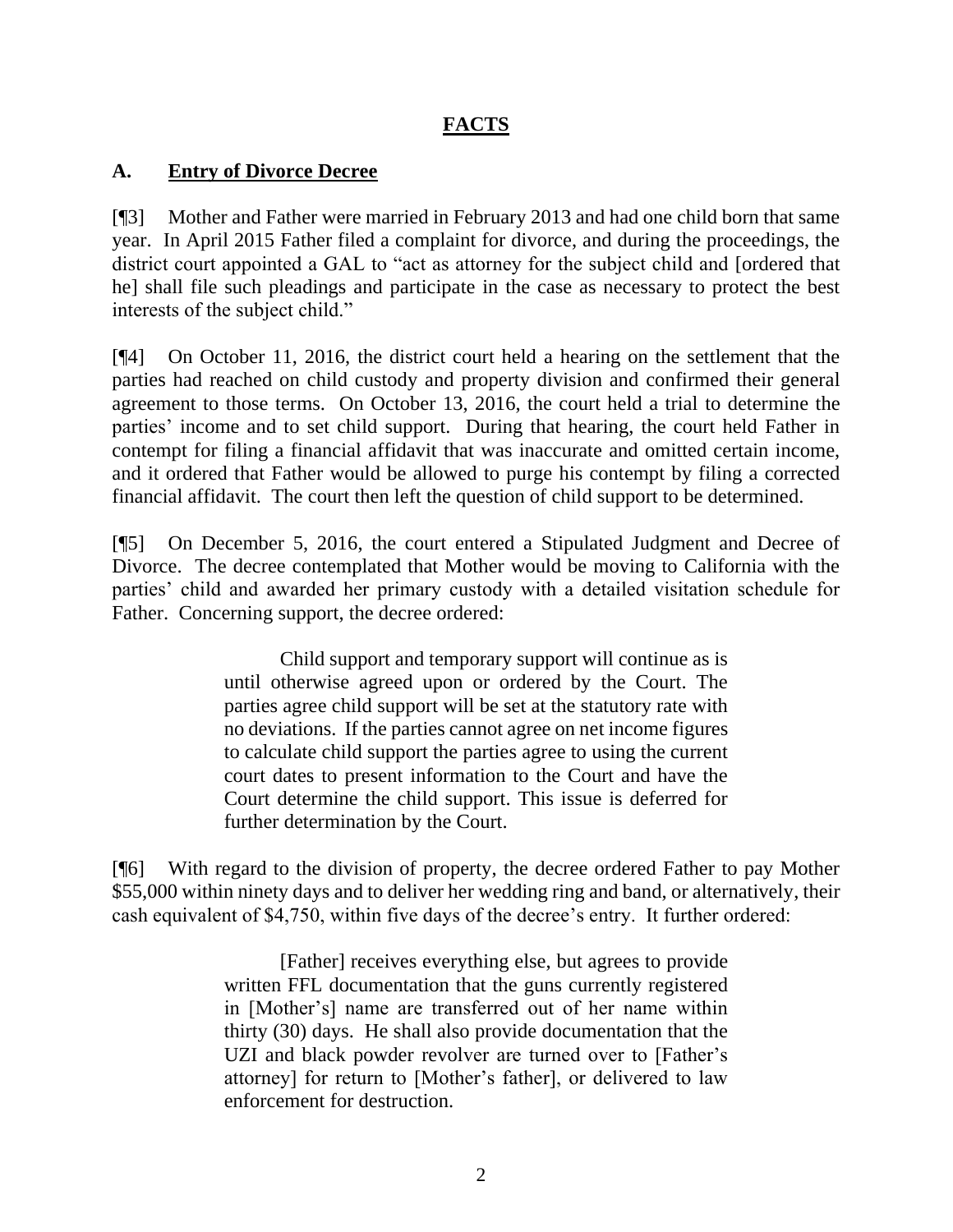## **B. Post-Decree Proceedings**

[¶7] On February 9, 2017, Father filed a petition to modify custody of the parties' child. He alleged that Mother was alienating him from the child and that the parental alienation was a material and substantial change in circumstances. As to the relief sought, he requested:

> 1. That this Court finds a material and substantial change has occurred to warrant modifying child custody herein;

> 2. That this Court finds it is in the best interests of the minor child to live primarily with [Father] and that the Court award [Father] sole legal custody and primary residential custody of the minor child.

> 3. That this Court orders a reasonable visitation schedule for [Mother].

> 4. That this Court modifies child support due to the change in custody and in accordance with the Wyoming Child Support Guidelines.

[¶8] For nearly two years following Father's filing of his petition, the parties litigated several issues besides the petition, including the GAL's role in the proceedings, child support, contempt motions filed by both parties on orders to show cause, and the proper jurisdiction to hear Father's petition to modify custody.<sup>1</sup> On January 23-24, 2019, the district court held a hearing on the following pending motions:

1) Father's "Motion for Stay of Proceedings and to Have Minor Child Interviewed and for Removal of [GAL] and for Finding of Contempt Against [Mother];"

2) "[Mother's] Third Verified Motion for Order to Show Cause;"<sup>2</sup>

3) "[Mother's] Rule 54 Motion for Attorney Fees and Costs and Request for Post Judgment Interest;"

4) "[Mother's] Verified Request for Findings and Order of Imputed Income;"

<sup>&</sup>lt;sup>1</sup> Because facts underlying the disputed issues do not lend themselves to a chronological telling, we will set forth additional relevant facts to our discussion of each issue.

<sup>2</sup> Mother's first two show-cause motions were heard in prior evidentiary hearings and ruled on by a separate order.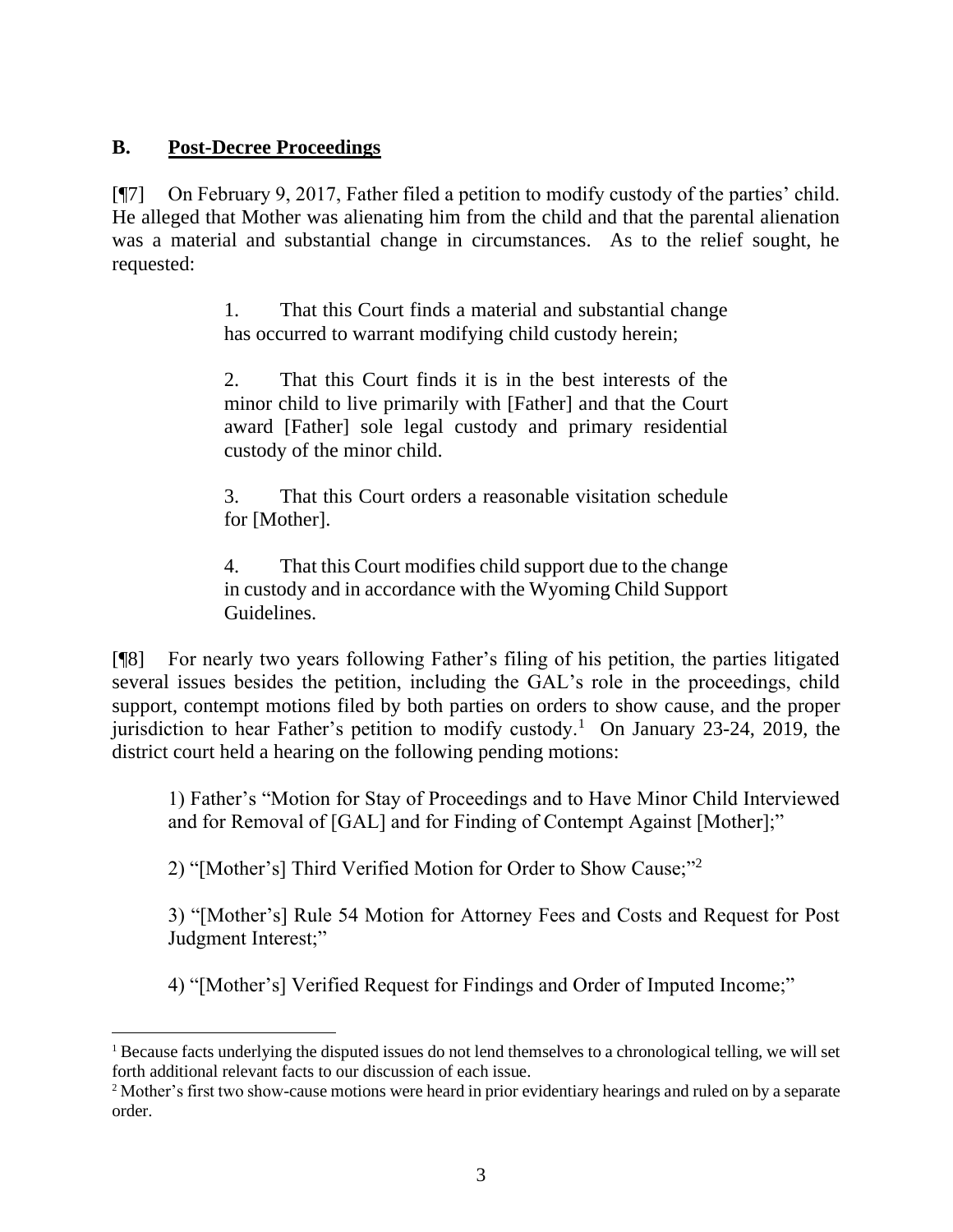5) "[Mother's] Motion to Forfeit Bond;"

6) "[Mother's] Fourth Motion for Order to Show Cause;"

7) "[Mother's] Fifth Motion for Order to Show Cause;"

8) "[Mother's] Motion for Declination of Jurisdiction on the Basis of Forum Non Conveniens;" and

9) "[Father's] Supplement to Motion for Order to Show Cause Set for Hearing January 23, 2019 or Request for Order to Show Cause."

[¶9] On May 2, 2019, the district court entered three orders from which Father appeals. It entered an "Order After Hearing," which ruled on all pending motions except Mother's motion to transfer jurisdiction and her Rule 54 motion. In that order, the court generally ruled against Father on his motions and in favor of Mother on her motions. The court's second order awarded Mother attorney fees and costs to compensate her for Father's contempt, as well as post judgment interest on amounts Father failed to pay Mother in violation of the divorce decree's property division. The third order stayed proceedings on Father's petition to modify custody, and ceded jurisdiction over the petition to a California court. On May 31, 2019, Father filed a notice of appeal from the three orders.

## **DISCUSSION**

## **A. GAL's Participation and Fees in Post-Divorce Proceedings**

[¶10] On March 28, 2016, the district court entered a Stipulated Order Appointing Guardian Ad Litem, which directed as follows:

> The GAL shall act as attorney for the subject child and shall file such pleadings and participate in the case as necessary to protect the best interests of the subject child, including, but not limited to the following matters:

1. Mental or physical examinations of a party or a child;

2. Custody and/or visitation evaluations of experts pursuant to Rule 706, Wyoming Rules of Evidence, or other parties' expert witness evaluations;

3. Temporary orders concerning care, custody, and maintenance of the subject child;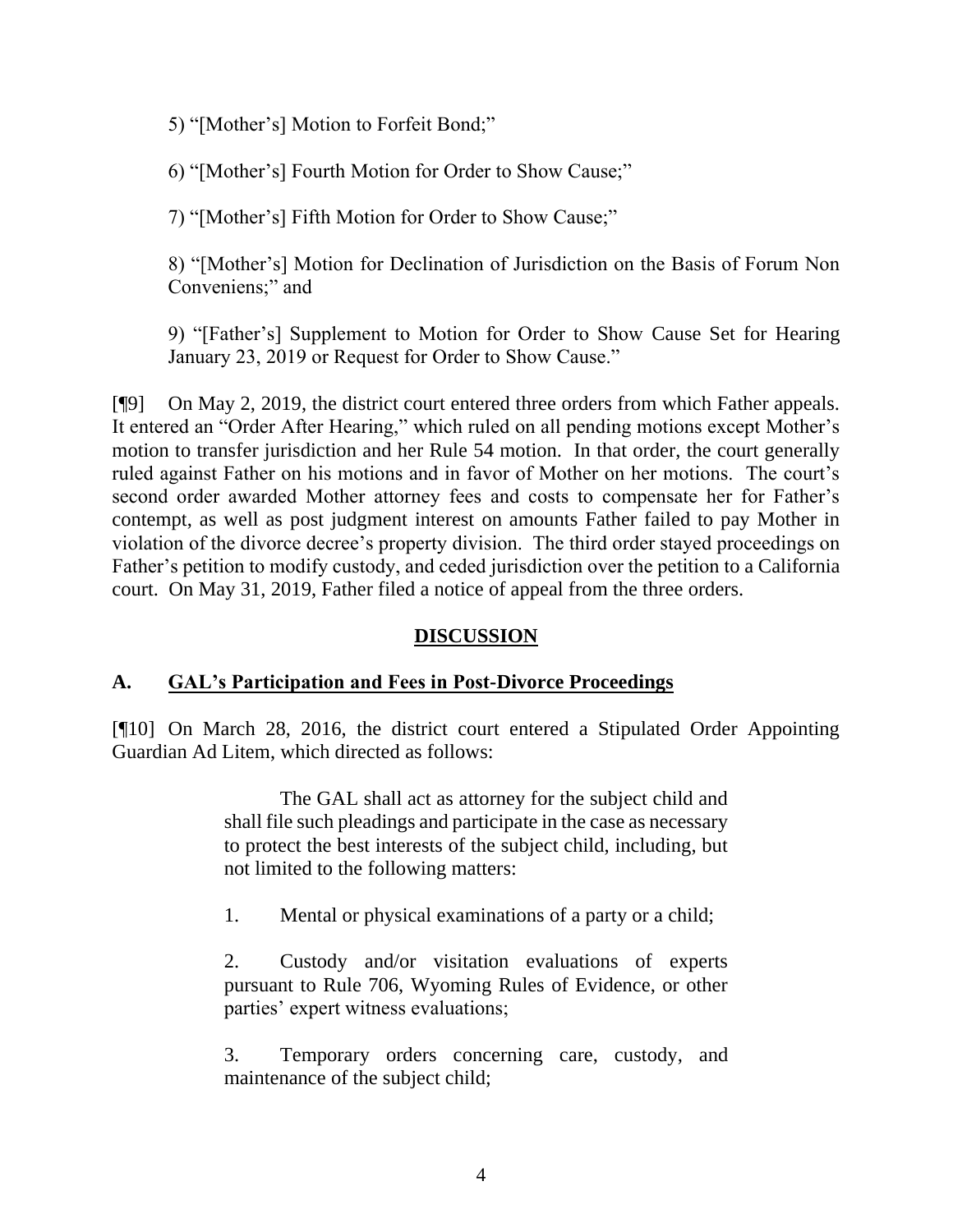4. Contempt for noncompliance of court orders against a party;

5. Any other pleadings which address the best interests of the subject child; and

6. The GAL shall have no *ex parte* communication with the Court.

[¶11] Concerning recommendations that the GAL was required to make, the order directed:

> A. The GAL shall formulate an independent position after considering all relevant information, including but not limited to, the desires of the subject children, parents, and relatives.

> B. The GAL shall avoid appearances of bias or impropriety, but the GAL must form an opinion concerning the subject child's best interests and attempt to persuade the Court to that view.

> C. The GAL shall make recommendations to the Court concerning the best interests of the subject child at all custody and disposition proceedings, and said recommendations may address, but not be limited to, the following areas:

> 1. Disposition of the subject child as appears most expedient and beneficial;

2. Relative competency of the parents;

3. Whether both parents or either parent has shown the ability to act in the best interests of the subject child; if so, a specification of an arrangement that encourages both parents to share in the rights and responsibilities of rearing their child;

4. Whether there is evidence of child abuse, spouse abuse or family violence; if so, a specification of arrangements that best protect the child; and

5. Mechanisms for accessing subject child's school records, activities, teachers and teachers' conferences, as well as medical and dental treatment providers and records.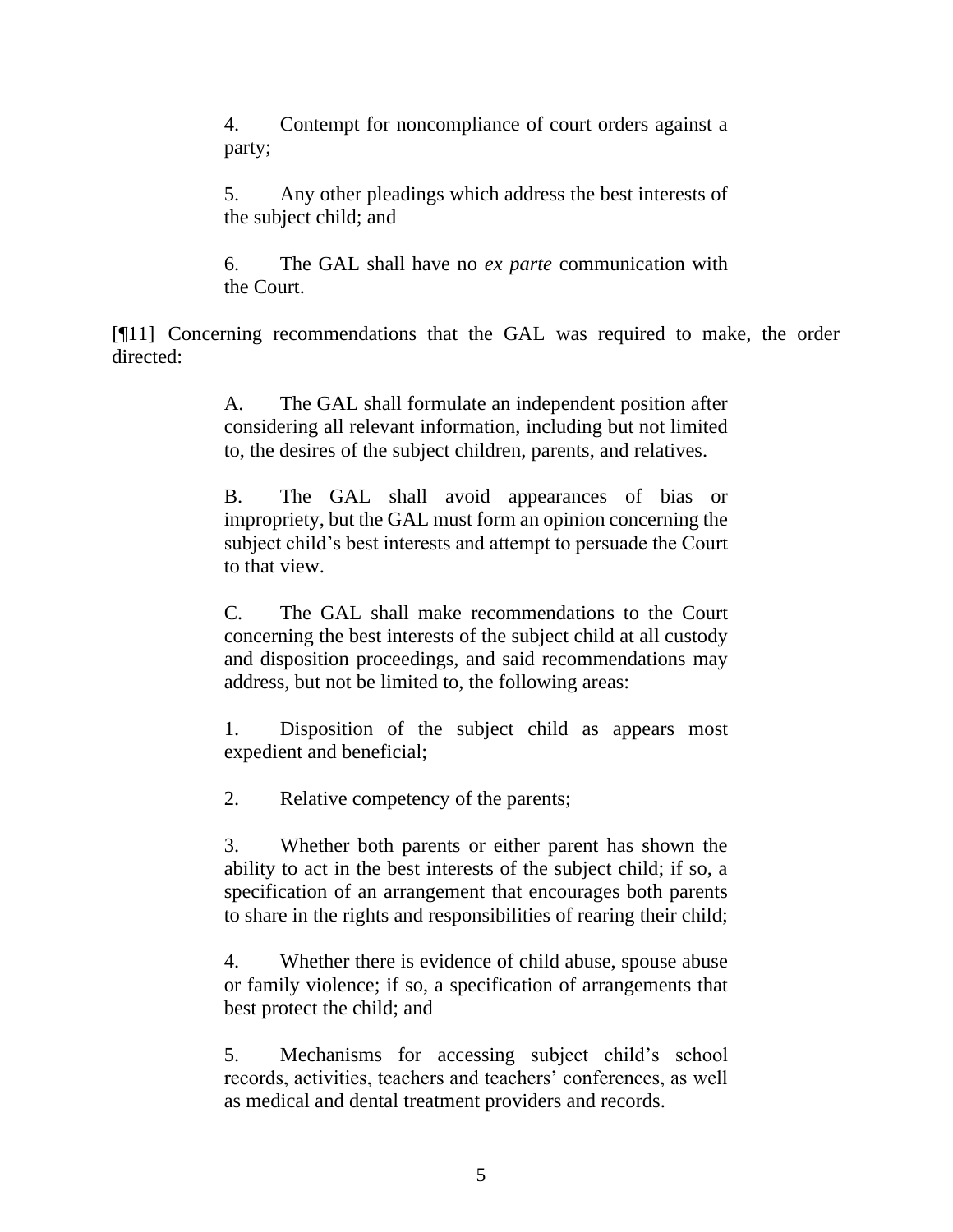[¶12] On September 27, 2017, Father filed a motion asking the district court to disqualify the GAL from participation in the custody modification proceedings. In support, he stated, "As this is a new matter and no appointment in the modification by the Court has occurred [the GAL] should be directed to discontinue any further involvement." On November 15, 2017, the court issued an order denying Father's motion without explanation. Father subsequently renewed his request for the GAL's removal, this time asserting that the GAL was not investigating Father's allegations or spending adequate time with the child. Father asked that the court remove the GAL and appoint a new GAL.

[¶13] In its Order After Hearing, the district court denied Father's renewed request. It observed that the GAL's role was to provide information on the child's best interests and advocate for those interests, not to act on Father's "behalf and at his behest." The court further found that Father had presented no testimony or evidence that the GAL was not performing his role as expected.

[¶14] On appeal, Father contends that the district court lacked jurisdiction to continue the GAL's appointment after the original divorce proceeding had concluded. He further contends that the court should have removed the GAL for cause for failing to properly fulfil his role as GAL. Based on those same arguments, he then also contends that he should not be required to pay the GAL's fees.

## **1. Jurisdiction to Continue the GAL's Appointment**

[¶15] "The existence or non-existence of a court's subject matter jurisdiction is a question of law that we review de novo." *Life Care Center of Casper v. Barrett*, 2020 WY 57, ¶ 12, 462 P.3d 894, 898 (Wyo. 2020) (citing *Woodie v. Whitesell*, 2019 WY 115, ¶ 8, 451 P.3d 1152, 1155 (Wyo. 2019)).

> "Subject matter jurisdiction is 'the power to hear and determine the matter in controversy between the parties.'" *Linch v. Linch*[, 2015 WY 141, ¶ 17, 361 P.3d 308, 313 \(Wyo.](http://www.westlaw.com/Link/Document/FullText?findType=Y&serNum=2037564168&pubNum=0004645&originatingDoc=I9e9c01f08f3e11ea8b0f97acce53a660&refType=RP&fi=co_pp_sp_4645_313&originationContext=document&vr=3.0&rs=cblt1.0&transitionType=DocumentItem&contextData=(sc.Search)#co_pp_sp_4645_313)  [2015\)](http://www.westlaw.com/Link/Document/FullText?findType=Y&serNum=2037564168&pubNum=0004645&originatingDoc=I9e9c01f08f3e11ea8b0f97acce53a660&refType=RP&fi=co_pp_sp_4645_313&originationContext=document&vr=3.0&rs=cblt1.0&transitionType=DocumentItem&contextData=(sc.Search)#co_pp_sp_4645_313) (quoting *Brush v. Davis*[, 2013 WY 161, ¶ 9, 315 P.3d](http://www.westlaw.com/Link/Document/FullText?findType=Y&serNum=2032420964&pubNum=0004645&originatingDoc=I9e9c01f08f3e11ea8b0f97acce53a660&refType=RP&fi=co_pp_sp_4645_651&originationContext=document&vr=3.0&rs=cblt1.0&transitionType=DocumentItem&contextData=(sc.Search)#co_pp_sp_4645_651)  [648, 651 \(Wyo. 2013\)\)](http://www.westlaw.com/Link/Document/FullText?findType=Y&serNum=2032420964&pubNum=0004645&originatingDoc=I9e9c01f08f3e11ea8b0f97acce53a660&refType=RP&fi=co_pp_sp_4645_651&originationContext=document&vr=3.0&rs=cblt1.0&transitionType=DocumentItem&contextData=(sc.Search)#co_pp_sp_4645_651). A district court's subject matter jurisdiction is invoked with the filing of a pleading "stating a case belonging to a general class over which the authority of the court extends." *[Harmon v. Star Valley Med. Center](http://www.westlaw.com/Link/Document/FullText?findType=Y&serNum=2033856948&pubNum=0004645&originatingDoc=I9e9c01f08f3e11ea8b0f97acce53a660&refType=RP&fi=co_pp_sp_4645_1187&originationContext=document&vr=3.0&rs=cblt1.0&transitionType=DocumentItem&contextData=(sc.Search)#co_pp_sp_4645_1187)*, 2014 [WY 90, ¶ 46, 331 P.3d 1174, 1187 \(Wyo. 2014\)](http://www.westlaw.com/Link/Document/FullText?findType=Y&serNum=2033856948&pubNum=0004645&originatingDoc=I9e9c01f08f3e11ea8b0f97acce53a660&refType=RP&fi=co_pp_sp_4645_1187&originationContext=document&vr=3.0&rs=cblt1.0&transitionType=DocumentItem&contextData=(sc.Search)#co_pp_sp_4645_1187) (quoting *Brown v. City of Casper*[, 2011 WY 35, ¶ 44, 248 P.3d 1136,](http://www.westlaw.com/Link/Document/FullText?findType=Y&serNum=2024682915&pubNum=0004645&originatingDoc=I9e9c01f08f3e11ea8b0f97acce53a660&refType=RP&fi=co_pp_sp_4645_1146&originationContext=document&vr=3.0&rs=cblt1.0&transitionType=DocumentItem&contextData=(sc.Search)#co_pp_sp_4645_1146)  [1146 \(Wyo. 2011\)\)](http://www.westlaw.com/Link/Document/FullText?findType=Y&serNum=2024682915&pubNum=0004645&originatingDoc=I9e9c01f08f3e11ea8b0f97acce53a660&refType=RP&fi=co_pp_sp_4645_1146&originationContext=document&vr=3.0&rs=cblt1.0&transitionType=DocumentItem&contextData=(sc.Search)#co_pp_sp_4645_1146).

*Life Care*, ¶ 13, 462 P.3d at 898.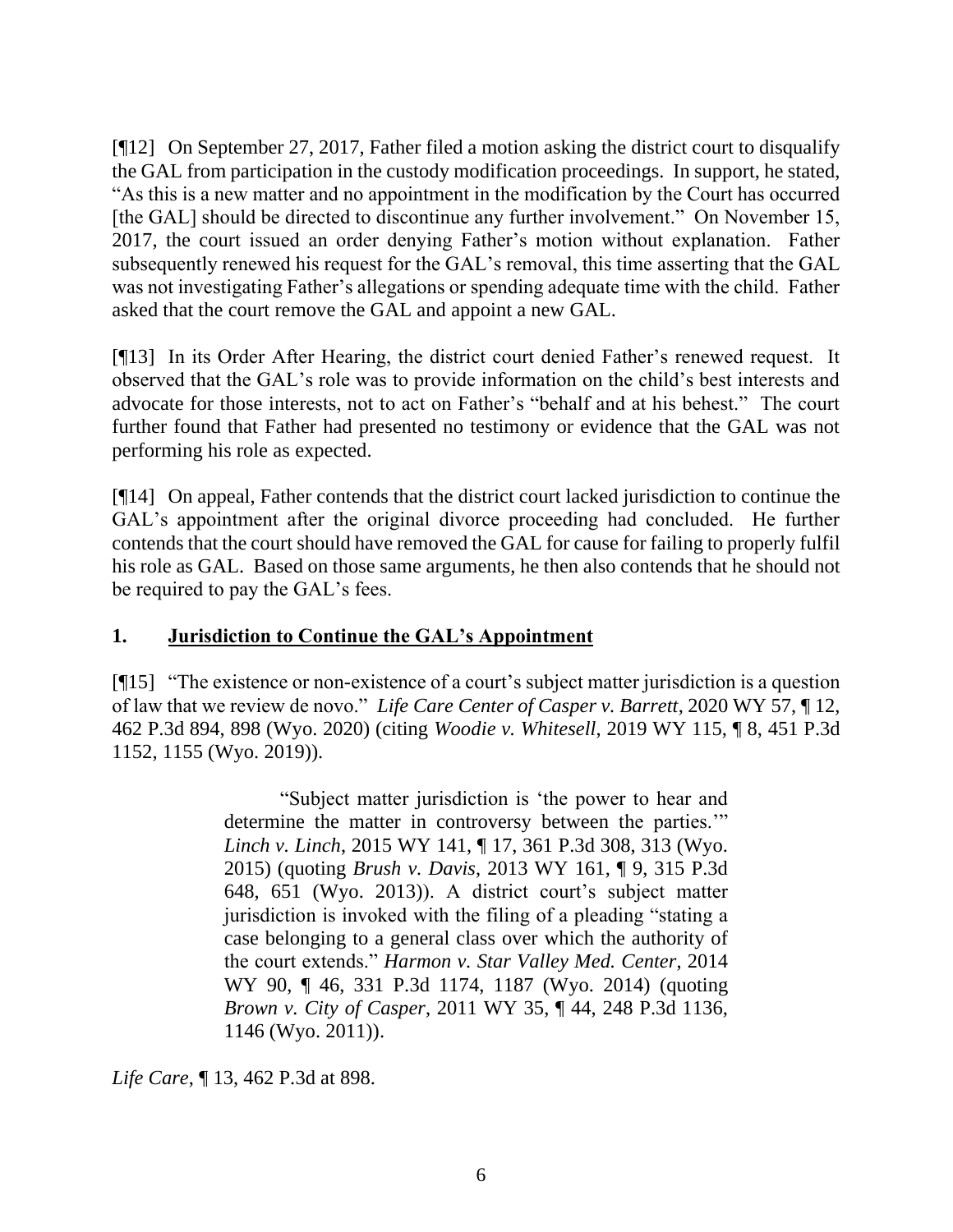[¶16] Father invoked the district court's jurisdiction when he filed a petition to modify custody of the parties' child and alleged a material change in circumstances. *See* Wyo. Stat. Ann. § 20-2-204(c); *Arnott v. Arnott*, 2012 WY 167, ¶ 14, 293 P.3d 440, 445 (Wyo. 2012) (court has jurisdiction to modify custody order where material change in circumstances shown). At that point the court had before it a child custody matter, and we have recognized a district court's authority to appoint a GAL to assist in such matters.

> The child's rights in a parental rights termination case are protected by appointment of a guardian ad litem. [Section](http://www.westlaw.com/Link/Document/FullText?findType=L&pubNum=1000377&cite=WYSTS14-2-312&originatingDoc=Ic1d7ea10481711e7bcf2cc0f37ee205d&refType=LQ&originationContext=document&vr=3.0&rs=cblt1.0&transitionType=DocumentItem&contextData=(sc.UserEnteredCitation))  [14-2-312;](http://www.westlaw.com/Link/Document/FullText?findType=L&pubNum=1000377&cite=WYSTS14-2-312&originatingDoc=Ic1d7ea10481711e7bcf2cc0f37ee205d&refType=LQ&originationContext=document&vr=3.0&rs=cblt1.0&transitionType=DocumentItem&contextData=(sc.UserEnteredCitation)) *LM* [*v. Laramie Cty. DFS*, 2007 WY 189], ¶¶ 6-7, 171 P.3d [1077,] 1080-81 [(Wyo. 2007)]. *Similarly, although there is no statutory requirement for appointment of a guardian ad litem in custody cases, courts frequently do so to protect the child's interests. See*, *e.g.*, *[Clark v. Alexander](http://www.westlaw.com/Link/Document/FullText?findType=Y&serNum=1998054919&pubNum=0000661&originatingDoc=Ic1d7ea10481711e7bcf2cc0f37ee205d&refType=RP&fi=co_pp_sp_661_151&originationContext=document&vr=3.0&rs=cblt1.0&transitionType=DocumentItem&contextData=(sc.UserEnteredCitation)#co_pp_sp_661_151)*, 953 [P.2d 145, 151 \(Wyo. 1998\);](http://www.westlaw.com/Link/Document/FullText?findType=Y&serNum=1998054919&pubNum=0000661&originatingDoc=Ic1d7ea10481711e7bcf2cc0f37ee205d&refType=RP&fi=co_pp_sp_661_151&originationContext=document&vr=3.0&rs=cblt1.0&transitionType=DocumentItem&contextData=(sc.UserEnteredCitation)#co_pp_sp_661_151) *[Hanson v. Belveal](http://www.westlaw.com/Link/Document/FullText?findType=Y&serNum=2028233495&pubNum=0004645&originatingDoc=Ic1d7ea10481711e7bcf2cc0f37ee205d&refType=RP&originationContext=document&vr=3.0&rs=cblt1.0&transitionType=DocumentItem&contextData=(sc.UserEnteredCitation))*, 2012 WY 98, [280 P.3d 1186 \(Wyo. 2012\).](http://www.westlaw.com/Link/Document/FullText?findType=Y&serNum=2028233495&pubNum=0004645&originatingDoc=Ic1d7ea10481711e7bcf2cc0f37ee205d&refType=RP&originationContext=document&vr=3.0&rs=cblt1.0&transitionType=DocumentItem&contextData=(sc.UserEnteredCitation)) We explained the duties of the guardian ad litem in *Moore v. Moore*[, 809 P.2d 261 \(Wyo.](http://www.westlaw.com/Link/Document/FullText?findType=Y&serNum=1991073790&pubNum=0000661&originatingDoc=Ic1d7ea10481711e7bcf2cc0f37ee205d&refType=RP&originationContext=document&vr=3.0&rs=cblt1.0&transitionType=DocumentItem&contextData=(sc.UserEnteredCitation))  [1991\)](http://www.westlaw.com/Link/Document/FullText?findType=Y&serNum=1991073790&pubNum=0000661&originatingDoc=Ic1d7ea10481711e7bcf2cc0f37ee205d&refType=RP&originationContext=document&vr=3.0&rs=cblt1.0&transitionType=DocumentItem&contextData=(sc.UserEnteredCitation)) and *Clark*, *[supra](http://www.westlaw.com/Link/Document/FullText?findType=Y&serNum=1998054919&pubNum=0000661&originatingDoc=Ic1d7ea10481711e7bcf2cc0f37ee205d&refType=RP&originationContext=document&vr=3.0&rs=cblt1.0&transitionType=DocumentItem&contextData=(sc.UserEnteredCitation))*. In *Moore*[, 809 P.2d at 264,](http://www.westlaw.com/Link/Document/FullText?findType=Y&serNum=1991073790&pubNum=0000661&originatingDoc=Ic1d7ea10481711e7bcf2cc0f37ee205d&refType=RP&fi=co_pp_sp_661_264&originationContext=document&vr=3.0&rs=cblt1.0&transitionType=DocumentItem&contextData=(sc.UserEnteredCitation)#co_pp_sp_661_264) we stated that the guardian ad litem is "the attorney for the minor whom he is appointed to serve" and "participates in the proceedings as an advocate." We expanded upon the *[Moore](http://www.westlaw.com/Link/Document/FullText?findType=Y&serNum=1991073790&pubNum=0000661&originatingDoc=Ic1d7ea10481711e7bcf2cc0f37ee205d&refType=RP&originationContext=document&vr=3.0&rs=cblt1.0&transitionType=DocumentItem&contextData=(sc.UserEnteredCitation))* ruling in *[Clark](http://www.westlaw.com/Link/Document/FullText?findType=Y&serNum=1998054919&pubNum=0000661&originatingDoc=Ic1d7ea10481711e7bcf2cc0f37ee205d&refType=RP&originationContext=document&vr=3.0&rs=cblt1.0&transitionType=DocumentItem&contextData=(sc.UserEnteredCitation))* and explained that the guardian ad litem performs dual roles, by acting in the child's best interest and as an advocate in his favor. With regard to the guardian ad litem's participation in court proceedings, we stated:

> > As counsel, the attorney/guardian ad litem has the opportunity and the obligation to conduct all necessary pretrial preparation and present all relevant information through the evidence offered at trial. Recommendations can be made to the court through closing argument based on the evidence received.

*Clark*[, 953 P.2d at 154.](http://www.westlaw.com/Link/Document/FullText?findType=Y&serNum=1998054919&pubNum=0000661&originatingDoc=Ic1d7ea10481711e7bcf2cc0f37ee205d&refType=RP&fi=co_pp_sp_661_154&originationContext=document&vr=3.0&rs=cblt1.0&transitionType=DocumentItem&contextData=(sc.UserEnteredCitation)#co_pp_sp_661_154) *[Clark](http://www.westlaw.com/Link/Document/FullText?findType=Y&serNum=1998054919&pubNum=0000661&originatingDoc=Ic1d7ea10481711e7bcf2cc0f37ee205d&refType=RP&originationContext=document&vr=3.0&rs=cblt1.0&transitionType=DocumentItem&contextData=(sc.UserEnteredCitation))*, therefore, states that the guardian ad litem should take an active part in all court proceedings.

*Matter of GAC*, 2017 WY 65, ¶ 19, 396 P.3d 411, 416 (Wyo. 2017) (emphasis added).

[¶17] The district court plainly had jurisdiction over Father's petition to modify custody, and it had authority to use a GAL to assist in deciding the petition. Father nonetheless contends that the court exceeded its jurisdiction because it did not obtain agreement of the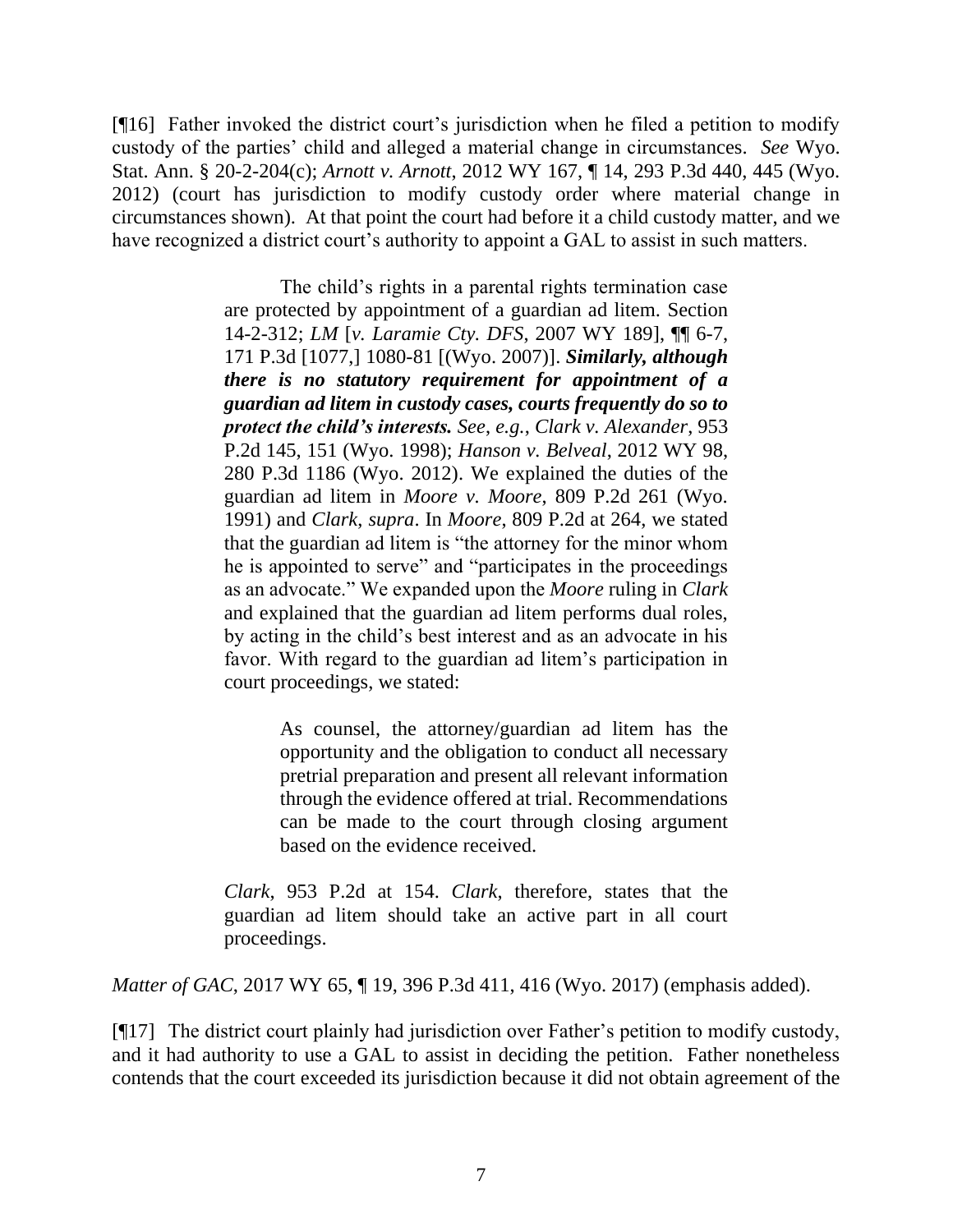parties to the GAL's continued participation or make a formal appointment of the GAL. We disagree.

[¶18] Father offers no authority to support his position, and in particular points to no statutory requirement that the parties must agree to the GAL's appointment and that the lack of a formal appointment deprives a court of jurisdiction to use a GAL. Indeed, we have held that such formalities, even if statutory, are generally not jurisdictional and will be treated as jurisdictional "only where there is 'clear' indication that [the legislature] wanted the requirement to be 'jurisdictional.'" *McCallister v. State ex rel. Dep't of Workforce Servs.*, 2019 WY 47, ¶ 15, 440 P.3d 1078, 1082 (Wyo. 2019) (quoting *TC v. Dep't of Family Servs. (Matter of Adoption of L-MHB)*, 2018 WY 140, ¶ 10, 431 P.3d 560, 565 (Wyo. 2018)); *see also MH v. First Jud. Dist. Court*, 2020 WY 72, ¶¶ 10-13, \_\_ P.3d.  $\rightarrow$  (Wyo. 2020) (distinguishing a district court's subject matter jurisdiction and its statutory authority); *Linch v. Linch*[, 2015 WY 141, ¶ 32, 361 P.3d 308, 316 \(Wyo. 2015\)](http://www.westlaw.com/Link/Document/FullText?findType=Y&serNum=2037564168&pubNum=0004645&originatingDoc=Ibe4a6c20710e11e995729f392a712bfc&refType=RP&fi=co_pp_sp_4645_315&originationContext=document&vr=3.0&rs=cblt1.0&transitionType=DocumentItem&contextData=(sc.Search)#co_pp_sp_4645_315) ("a court does not lose subject matter jurisdiction over an action for failure to comply with statutory procedural requirements unless the statute contains an 'unequivocal expression' that failure to comply shall result in a loss of jurisdiction"). We thus find no basis for Father's suggestion that the district court was without jurisdiction to have the GAL from the original divorce proceeding participate in the proceedings relating to the petition to modify custody.<sup>3</sup>

### **2. Removal for Cause**

[¶19] Father next argues that the GAL "did not perform any actions as a *Guardian Ad Litem* and should have been removed for cause." He further argues he should have been removed because the parties only agreed to his appointment for the divorce proceedings.

[¶20] As we noted above, a district court has authority to appoint a GAL in child custody cases, and Father has offered no authority to support his argument that the parties must agree to that appointment. He likewise cites no authority to support his argument that the GAL should have been removed for cause and offers no citations to the record to support his argument. We therefore do not consider these arguments further. *See Osban v. State*, 2019 WY 43, ¶ 7 n.2, 439 P.3d 739, 741 n.2 (Wyo. 2019) ("An appellant is required to present this court with relevant authority and cogent argument. It is not enough to identify a potential issue with the expectation that this court will flesh out the matter from there. The appellant, at a minimum, must attempt to relate the rule of law he depends upon to the

<sup>&</sup>lt;sup>3</sup> Even if there were a requirement that the court newly appoint the GAL to participate in the new proceedings, that appointment is implicit in this case. The district court denied Father's first motion to disqualify the GAL and shortly thereafter entered a scheduling order that included a due date for the GAL's report. The court's decision to involve the GAL was clear. We also note that the original order appointing the GAL directed that he was to make recommendations "concerning the best interests of the subject child *at all custody and disposition proceedings*." (Emphasis added.) It makes sense then that the court would want and expect the GAL's recommendations on Father's petition to modify custody of the parties' child.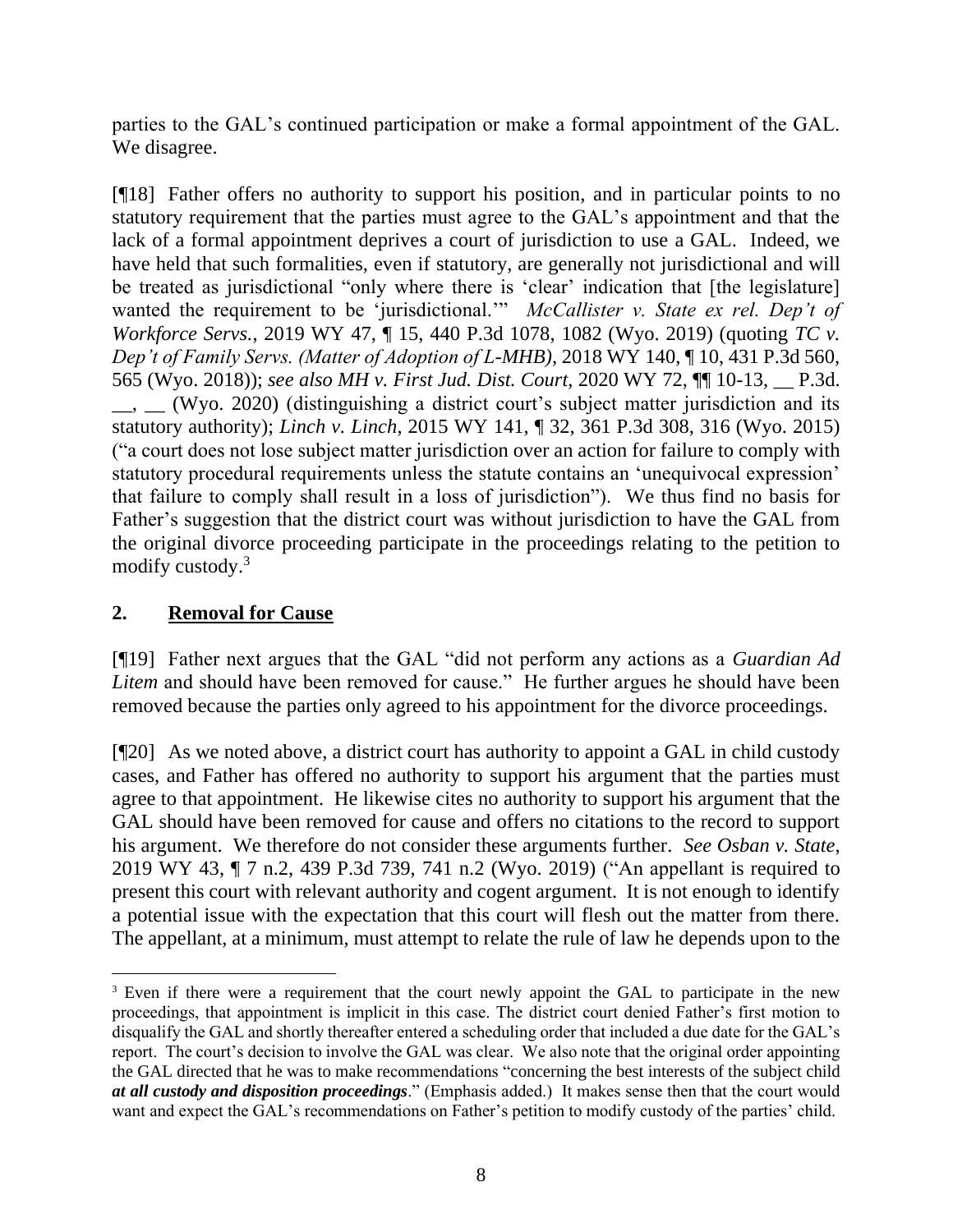facts of his case.") (quoting *Sonnett v. First American Title Ins. Co.*, 2013 WY 106, ¶ 26, 309 P.3d 799, 808 (Wyo. 2013)).

# **3. GAL Fees**

[¶21] In its Order After Hearing, the district court ordered Father to reimburse Mother for GAL fees in the amount of \$3,505.50. In challenging the award on appeal, Father merely incorporates his above arguments. We therefore reject this claim of error for the reasons discussed above.

# **B. Denial of Request to have Child Interviewed or Testify**

[¶22] On April 10, 2018, Father filed a motion to stay proceedings to allow the parties' child to be interviewed by a psychologist that he had retained. The district court ruled as follows:

> 1. This Court held a scheduling conference call involving counsel for each of the parties, the Guardian Ad Litem, and court staff addressing the matters of dates, deadlines, and cutoffs, and other matters which was the subject of this Court's Scheduling Order filed December 18, 2017.

> 2. A date for [Father's] witness designation was set for January 19, 2018 with a discovery cut-off date of March 30, 2018.

> 3. The dates were agreed upon by the parties and were not imposed by the Court or court staff.

> 4. The Scheduling Order also set forth a provision regarding requests for continuances, postponements, and extensions.

> 5. In his motion, [Father] sought a stay of proceedings to have Ms. Jeanna Butterfield interview the minor child.

> 6. However, [Father] never designated Ms. Butterfield as a witness and the deadlines for expert designations and discovery expired well before the filing of [Father's] motion.

> 7. [Father] also did not utilize any of the avenues available to seek an extension of the discovery deadlines in order to designate or identify Ms. Butterfield as a witness.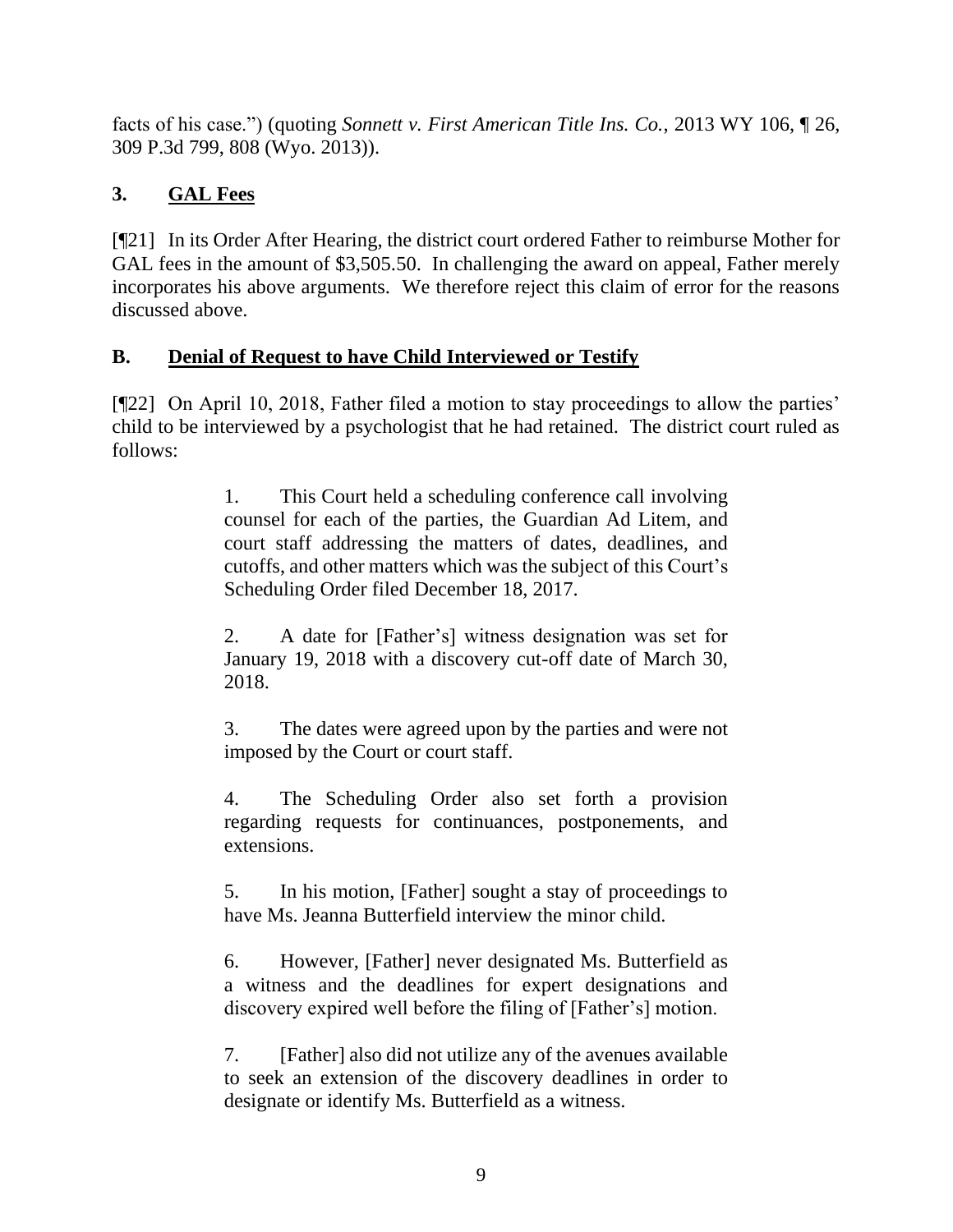8. Finally, there was never a request made by [Father] for an examination by Ms. Butterfield made pursuant to the Wyoming Rules of Civil Procedure.

### 9. Therefore, [Father's] *Motion for Stay of Proceedings and to Have Minor Child Interviewed* is hereby **DENIED**.

[¶23] Father also designated the parties' minor child as a witness to be heard at the hearing on pending motions, without a description of the child's expected testimony. The GAL objected on the following grounds:

> The GAL objects to [Father's] designation of minor child being called as a witness, either as a fact witness or to express his preference. The child is only five years old. As a prerequisite for obtaining a preference from a child, the Wyoming Supreme Court has stated in *KES v. CAT*, 107 P.3d 779, 783 (Wyo. 2005): "We have long held that 'the trial judge may interview a child to determine its preference as to living with either the mother or father, *provided that the child is of sufficient age to understand the effect of the expression of such preference*, though an expression of such preference is not conclusive." [additional citations omitted] . . . Insofar as [Father] has designated the minor child as a fact witness, the GAL objects on the grounds of competency (see *Burt v. Burt*, 49 Wyo. 19, 41 P.2d 524 (Wyo. 1935)), relevance and failure to provide a specific summary on what the child is expected to testify to . . . .

[¶24] The district court sustained the GAL's objections, and in so ruling noted that Father had not responded to them. On appeal, Father contends that the court erred in denying his request to have the parties' child interviewed as to his preferences and in not allowing the child to testify.

[¶25] This Court reviews a district court's decisions on whether to interview a child or admit a child's testimony for an abuse of discretion. *Holiday v. Holiday*, 2011 WY 12, ¶ 10, 247 P.3d 29, 32 (Wyo. 2011) (child interview); *Young v. State*, 2018 WY 53, ¶ 14, 418 P.3d 224, 227 (Wyo. 2018) (child testimony). We likewise recognize that a district court has broad discretion to enforce its scheduling orders. *Estate of Weeks by and through Rehm v. Weeks-Rohner*, 2018 WY 112, ¶ 40, 427 P.3d 729, 739 (Wyo. 2018). "The appellant bears the burden of showing an abuse of discretion." *In re Paternity of HLG*, 2016 WY 35, ¶ 7, 368 P.3d 902, 904 (Wyo. 2016) (quoting *[Wise v. Ludlow](http://www.westlaw.com/Link/Document/FullText?findType=Y&serNum=2035665830&pubNum=0004645&originatingDoc=I676b4082e9f111e5a807ad48145ed9f1&refType=RP&fi=co_pp_sp_4645_12&originationContext=document&vr=3.0&rs=cblt1.0&transitionType=DocumentItem&contextData=(sc.Search)#co_pp_sp_4645_12)*, 2015 WY 43, ¶ 42, 346 [P.3d 1, 12 \(Wyo. 2015\)\)](http://www.westlaw.com/Link/Document/FullText?findType=Y&serNum=2035665830&pubNum=0004645&originatingDoc=I676b4082e9f111e5a807ad48145ed9f1&refType=RP&fi=co_pp_sp_4645_12&originationContext=document&vr=3.0&rs=cblt1.0&transitionType=DocumentItem&contextData=(sc.Search)#co_pp_sp_4645_12).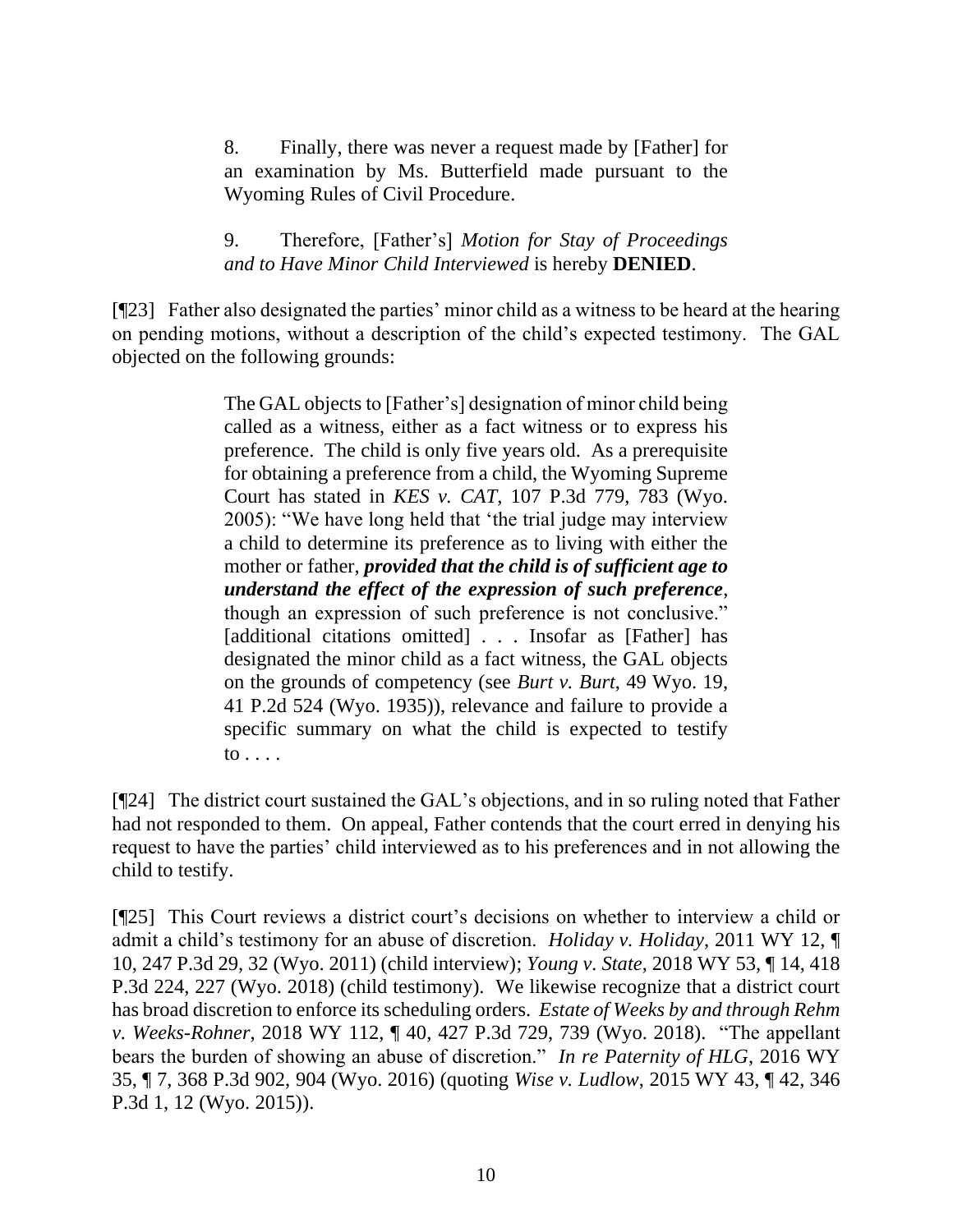### **1. Child Interview**

[¶26] Although on appeal Father contends that the district court erred in failing to interview the parties' child concerning his wishes, the record contains no indication that Father ever made such a request. Instead, the record shows that his only request was to have Father's retained psychologist interview the child, not about his custody preference, but about allegations Father had made against Mother. The district court denied that request as untimely because the discovery and expert designation deadlines had passed without Father identifying the psychologist as an expert, and also because it was not made under the proper rule of civil procedure. Father does not dispute these findings or offer any argument that the court's reliance on them was an abuse of discretion. Father therefore has not supported his claim with cogent argument, and we will not consider it further. *See Osban*, ¶ 7 n.2, 439 P.3d at 741 n.2.

### **2. Child's Testimony**

[¶27] During Father's direct examination at the motions hearing, the following exchange took place:

> Q. Okay. Have you further reviewed the order of the court that basically set forth that you were not allowed to call your child as a witness in this matter?

COURT: In this hearing.

[Counsel for Father]: I'm sorry, your Honor?

COURT: I said in this hearing. That's what, that's what was denied, to call the child as a witness at this hearing.

[Counsel for Father]: Yes, your Honor.

COURT: Okay. I just want to make sure that it's clear. I didn't say in this matter, I just meant at this hearing.

[Counsel for Father]: Yes, your Honor. Thank you.

[¶28] Father did not at that point, or at any other point, make an offer of proof as to the testimony he expected from the child, and he thus failed to preserve his objection.

> Because Appellant's attorney did not preserve this issue by offering the evidence and then making an offer of proof if it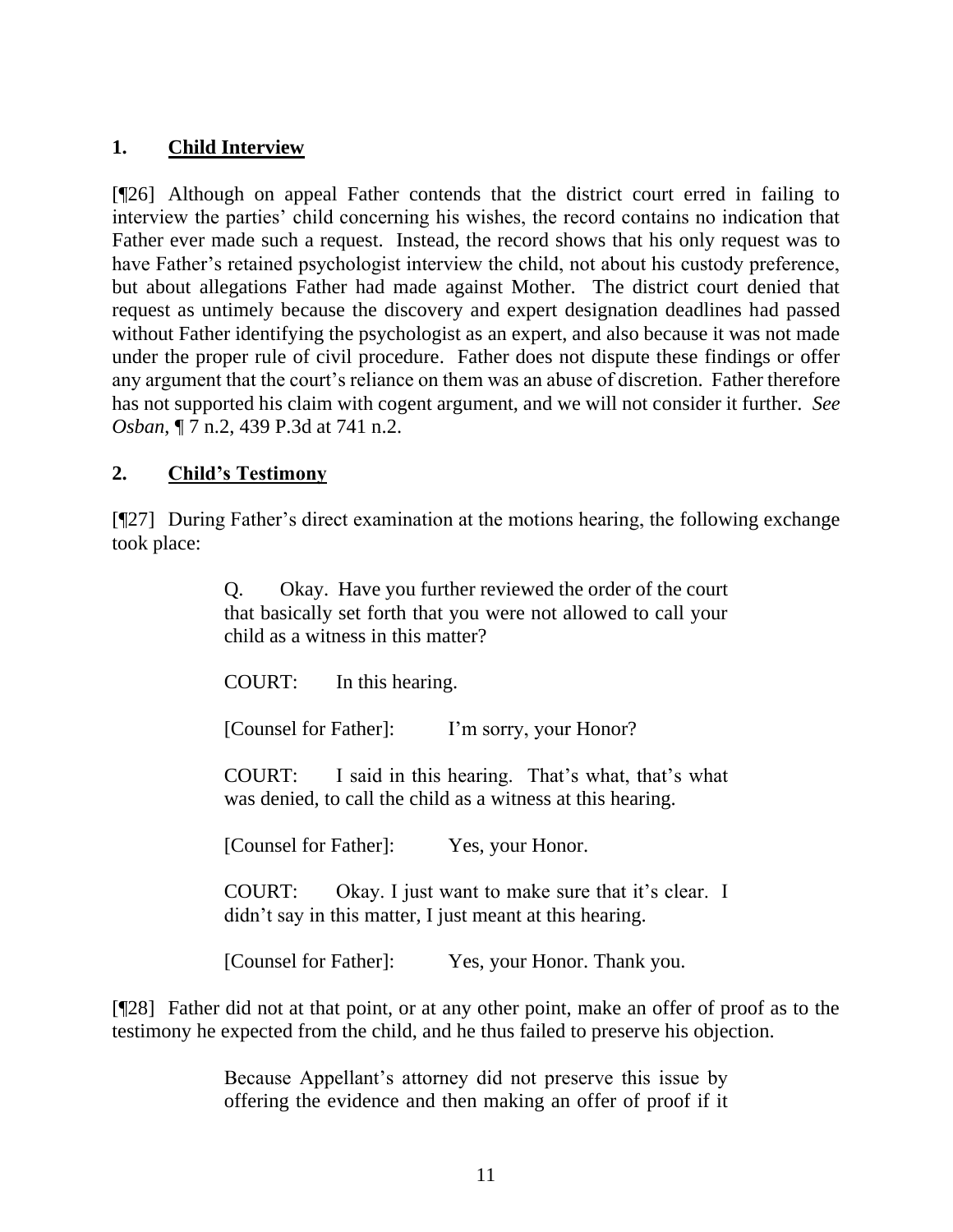was refused, his assertion that the district court somehow erred is without merit. Beyond that, without an offer of proof, we have no realistic means of evaluating whether it might have been admissible and whether failure to receive it could have been prejudicial. *[Guy-Thomas v. Thomas](http://www.westlaw.com/Link/Document/FullText?findType=Y&serNum=2035576478&pubNum=0004645&originatingDoc=I76cd8a2021f411ea9c50eae3965d52d0&refType=RP&fi=co_pp_sp_4645_786&originationContext=document&vr=3.0&rs=cblt1.0&transitionType=DocumentItem&contextData=(sc.Search)#co_pp_sp_4645_786)*, 2015 WY 35, ¶ 12, [344 P.3d 782, 786 \(Wyo. 2015\).](http://www.westlaw.com/Link/Document/FullText?findType=Y&serNum=2035576478&pubNum=0004645&originatingDoc=I76cd8a2021f411ea9c50eae3965d52d0&refType=RP&fi=co_pp_sp_4645_786&originationContext=document&vr=3.0&rs=cblt1.0&transitionType=DocumentItem&contextData=(sc.Search)#co_pp_sp_4645_786)

*Matter of LDB*, 2019 WY 127, ¶ 48, 454 P.3d 908, 922 (Wyo. 2019) (quoting *Carrier v. State*, 2017 WY 88, ¶ 27, 400 P.3d 358, 365 (Wyo. 2017)).

[¶29] Because Father did not make an offer of proof to establish the relevance of the child's testimony to the motions hearing, we have no way to gauge its admissibility or any prejudice that may have resulted from its exclusion. We therefore must conclude that the district court did not abuse its discretion. *See Carrier*, ¶ 27, 400 P.3d at 365.

## **C. Imputed Income for Child Support Calculation**

[¶30] On February 16, 2018, the district court entered an order for joint child support calculation, which required (emphasis in original):

> Each party shall complete a verified financial affidavit in a form substantially conforming to that approved by the Wyoming Supreme Court and available through the Clerk of District Court. The confidential financial affidavits **must be filed within twenty (20) days of the date of this Order**, and each party shall file an original affidavit with the Clerk of District Court and provide a copy to the other party (and GAL, if applicable), along with the following information: copies of income tax returns from the last two (2) years; copies of all W-2 forms from the last two (2) years; and, copies of all statements of earnings from each employer showing cumulative pay for this year to date. Parents who are selfemployed must supply verified income and expense statements from their business for the two (2) most recent years.

[¶31] On March 8, 2018, Mother filed a confidential financial affidavit along with the required tax returns and W-2 forms as well as her paystubs for December 2017 and January 2018. On March 15, 2018, Father filed a "Notice of No Change in Financial Status," by which he asserted that he had no change in income and none was anticipated. He did not provide the required copies of tax returns and W-2 forms or verified income and expense statements from his business.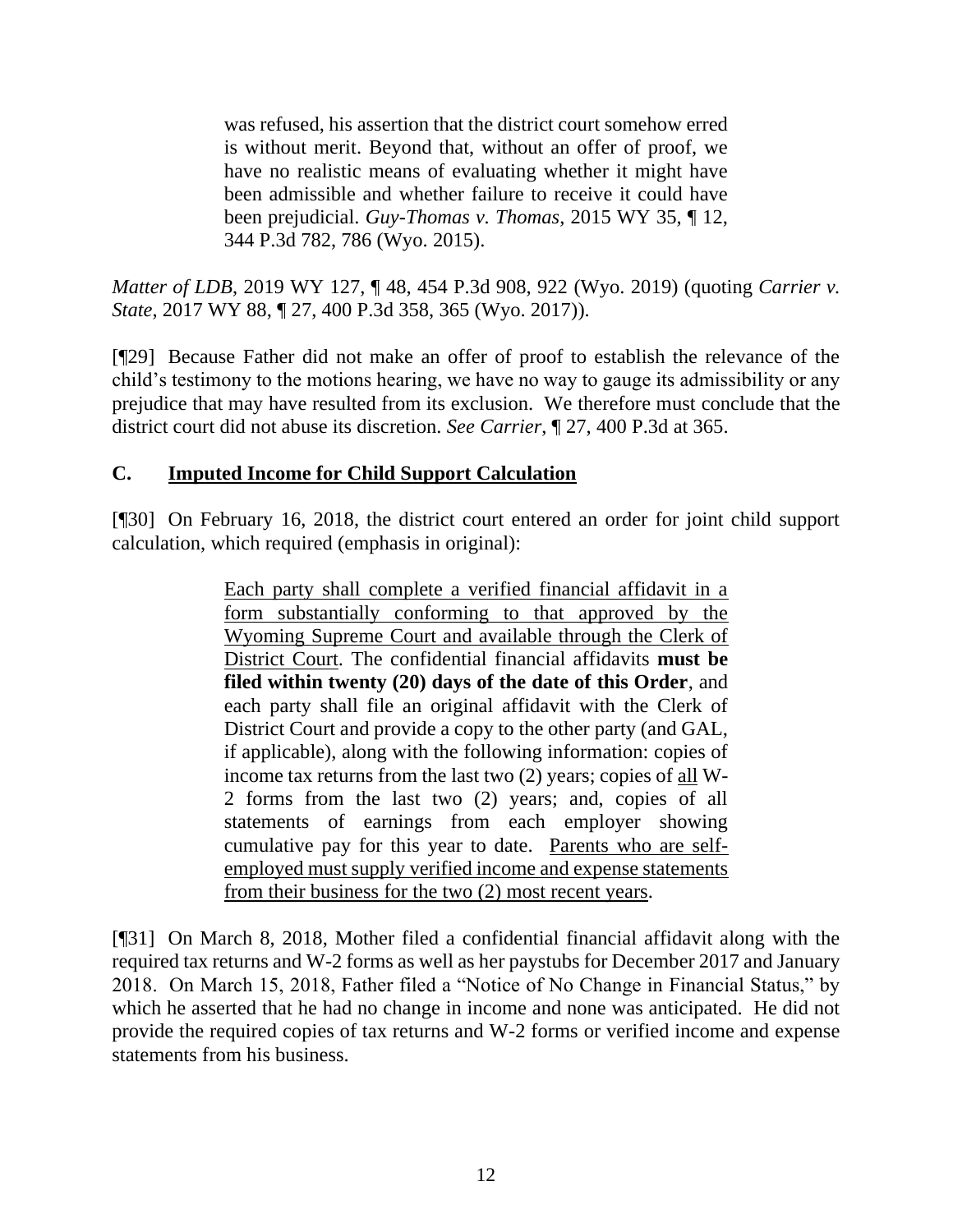[¶32] On May 15, 2018, the district court held Father in contempt for failing to provide the court with the required financial information. The court then ordered:

> 23. [Father] shall have up to May 31, 2018, to file the required confidential affidavit and provide the information as set forth in the Court's Order for Joint Child Support Calculation, filed February 16, 2018.

> 24. If [Mother] disagrees with the financial information submitted by [Father], [Mother] shall outline her reasons and submit them to the Court with a request for a hearing.

> 25. If [Father] fails to submit the required financial affidavit, [Mother] shall file an affidavit of imputed income alleging the income for [Father] by June 15, 2018.

> 26. Once the net income of the parties is determined to the satisfaction of the Court, child support shall be calculated pursuant to the Wyoming statutory guidelines set forth in W.S. § 20-2-304.

[¶33] Father did not submit the required financial information, and on June 15, 2018, Mother submitted a verified statement of imputed income. Mother pointed out that Father had last filed a financial affidavit in 2015 and that since then she had investigated his income and found income in 2014 that was not reported in his 2014 tax return.<sup>4</sup> Mother proposed that the court could use the income reported in Father's 2015 financial affidavit combined with the unreported income, which she calculated to total a net \$27,426.16 per month. Alternatively, she proposed using Father's 2015 tax return, with his gains and depreciation added back in, which resulted in a net monthly income of \$16,261.75. She concluded by requesting that, based on all the financial information, "a net monthly income of no less than \$15,000 be imputed to [Father]."

[¶34] Following the January 2019 motions hearing, the district court ruled:

101. [Father] failed to provide his confidential financial affidavits as ordered and has not done so as of the time of the January 2019 hearing.

\* \* \* \*

<sup>4</sup> Evidence of this 2014 unreported income was presented in the trial on income and child support before the divorce decree was entered and was the basis of the district court's prior order holding Father in contempt for failing to provide an accurate financial affidavit.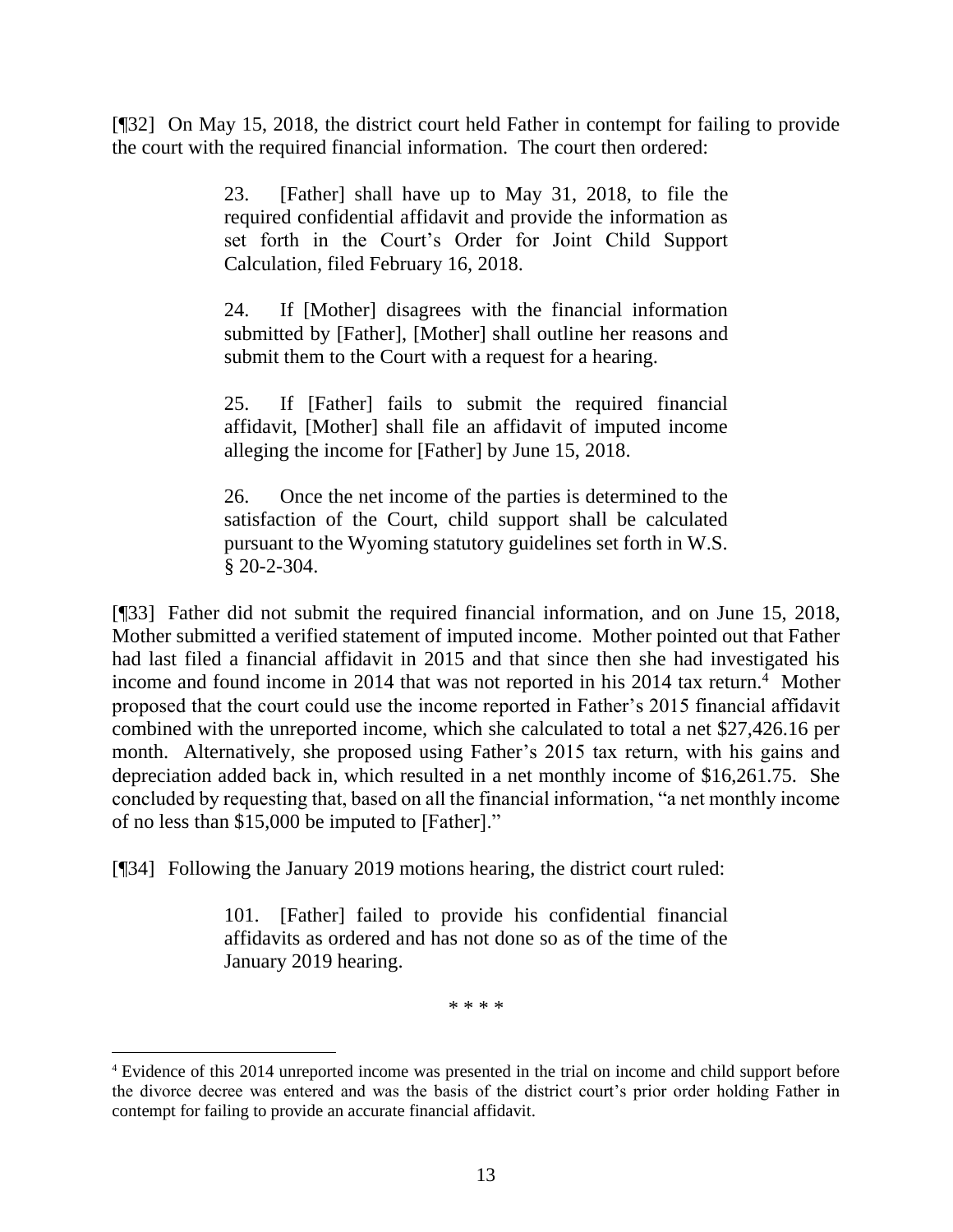103. Moreover, at none of the hearings held by this judge has [Father] given definitive testimony to the Court that would satisfy the requirement to provide the Court with information to address the proper child support calculation.

104. The Court ordered that in the event [Father] failed or refused to provide the requested income information the Court would allow [Mother] to provide an affidavit of imputed net monthly income for [Father].

105. [Father] has never attempted to perform a calculation or provide any information necessary or required for the Court to calculate the proper child support.

106. The Court will rely on the affidavit of imputed income filed by [Mother], finding it reliable and fact based, after a diligent investigation into the income of [Father].

107. Thus, the Court accepts the calculations provided by [Mother] and her motion is **GRANTED** and [Father's] income is hereby imputed at \$15,000.00 per month.

\* \* \* \*

112. If [Father] believes that this child support would be subject to some adjustment, then the burden of coming forward to demonstrate that the child support calculation would be changed pursuant to Wyoming statute is upon [Father].

[¶35] Father contends that the district court erred in relying on Mother's affidavit of imputed income because the affidavit was by Mother's attorney, not Mother. He argues that the court had no authority to rely on such an affidavit and that it was defective because Mother's attorney had no personal knowledge of Father's income and did not have a background in accounting or finance.

[¶36] We review a district court's calculation of child support for an abuse of discretion.

A court does not abuse its discretion unless it acts in a manner which exceeds the bounds of reason under the circumstances. *Pinther v. Pinther*, 888 P.2d 1250, 1252 (Wyo. 1995) (quoting *Dowdy v. Dowdy*, 864 P.2d 439, 440 (Wyo. 1993)). Our review entails evaluation of the sufficiency of the evidence to support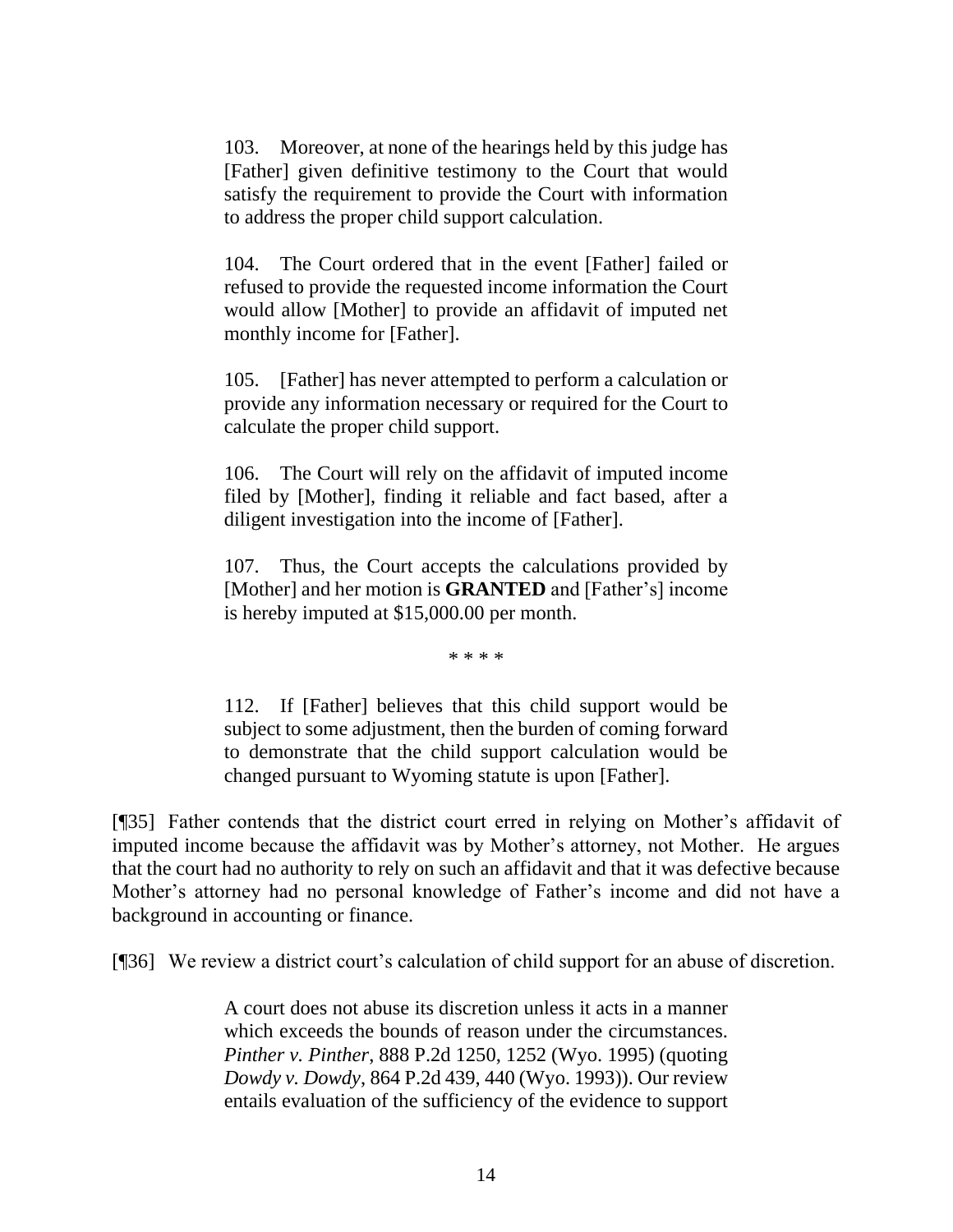the district court's decision, and we afford the prevailing party every favorable inference while omitting any consideration of evidence presented by the unsuccessful party. *Triggs* [*v. Triggs*], 920 P.2d [653,] 657 [(Wyo. 1996)]; *Cranston v. Cranston*, 879 P.2d 345, 351 (Wyo. 1994). Findings of fact not supported by the evidence, contrary to the evidence, or against the great weight of the evidence cannot be sustained. *Jones v. Jones*, 858 P.2d 289, 291 (Wyo. 1993).

*Lemus v. Martinez*, 2019 WY 52, ¶ 18, 441 P.3d 831, 835 (Wyo. 2019) (quoting *Stevens v. Stevens*, 2014 WY 23, ¶ 8, 318 P.3d 802, 806 (Wyo. 2014)).

[¶37] We have said that "we will not allow [a party] to disregard a statutory requirement (financial affidavit) and then complain that his failure to comply with the requirement deprived him of an accurate child support calculation." *Long v. Long*, 2018 WY 26, ¶ 30, 413 P.3d 117, 127 (Wyo. 2018) (citing *Peak v. Peak*[, 2016 WY 109, ¶ 24, 383 P.3d 1084,](http://www.westlaw.com/Link/Document/FullText?findType=Y&serNum=2040329838&pubNum=0004645&originatingDoc=Ie86ea5f0264311e8bf39ca8c49083d45&refType=RP&fi=co_pp_sp_4645_1091&originationContext=document&vr=3.0&rs=cblt1.0&transitionType=DocumentItem&contextData=(sc.UserEnteredCitation)#co_pp_sp_4645_1091)  [1091 \(Wyo. 2016\)\)](http://www.westlaw.com/Link/Document/FullText?findType=Y&serNum=2040329838&pubNum=0004645&originatingDoc=Ie86ea5f0264311e8bf39ca8c49083d45&refType=RP&fi=co_pp_sp_4645_1091&originationContext=document&vr=3.0&rs=cblt1.0&transitionType=DocumentItem&contextData=(sc.UserEnteredCitation)#co_pp_sp_4645_1091). If a party fails to submit the required financial affidavit, as Father did in this case, the court has other options, including the option "to calculate income from evidence provided by the other parties." *Lemus*, ¶ 26 n.6, 441 P.3d at 837 n.6. Father cites no authority that that evidence may only be presented by an affidavit of Mother and not through an affidavit from Mother's attorney who investigated the income and derived a calculation based on that investigation. Furthermore, while Father challenges the attorney's qualifications to investigate his finances, he points to no inaccuracies or defects in the calculation. We therefore find no abuse of discretion in the district court's child support calculation.

## **D. Attorney Fees and Costs for Father's Contempt**

[¶38] Mother filed five show cause motions against Father requesting that he be held in contempt for violations of the divorce decree's visitation, child support, and property division provisions. The district court issued two orders on the motions, one addressing the first two motions and the other addressing the remaining three motions. By separate order, the court awarded Mother attorney fees and costs to compensate her for Father's contempt.

[¶39] In its first order addressing Mother's show cause motions, the district court found that Father violated the divorce decree's visitation, child support, and property division provisions. As to the visitation requirements, the court found that Father: took the child out of California during visits that were required to be in California; failed to allow Mother required lunch visits; unilaterally added on additional days for visitation; and failed to keep Mother informed of the child's location. The court further found by clear and convincing evidence that Father had "offered no testimony to show that he was unaware of the requirements for visitation, or that he was unable to comply with the requirements." The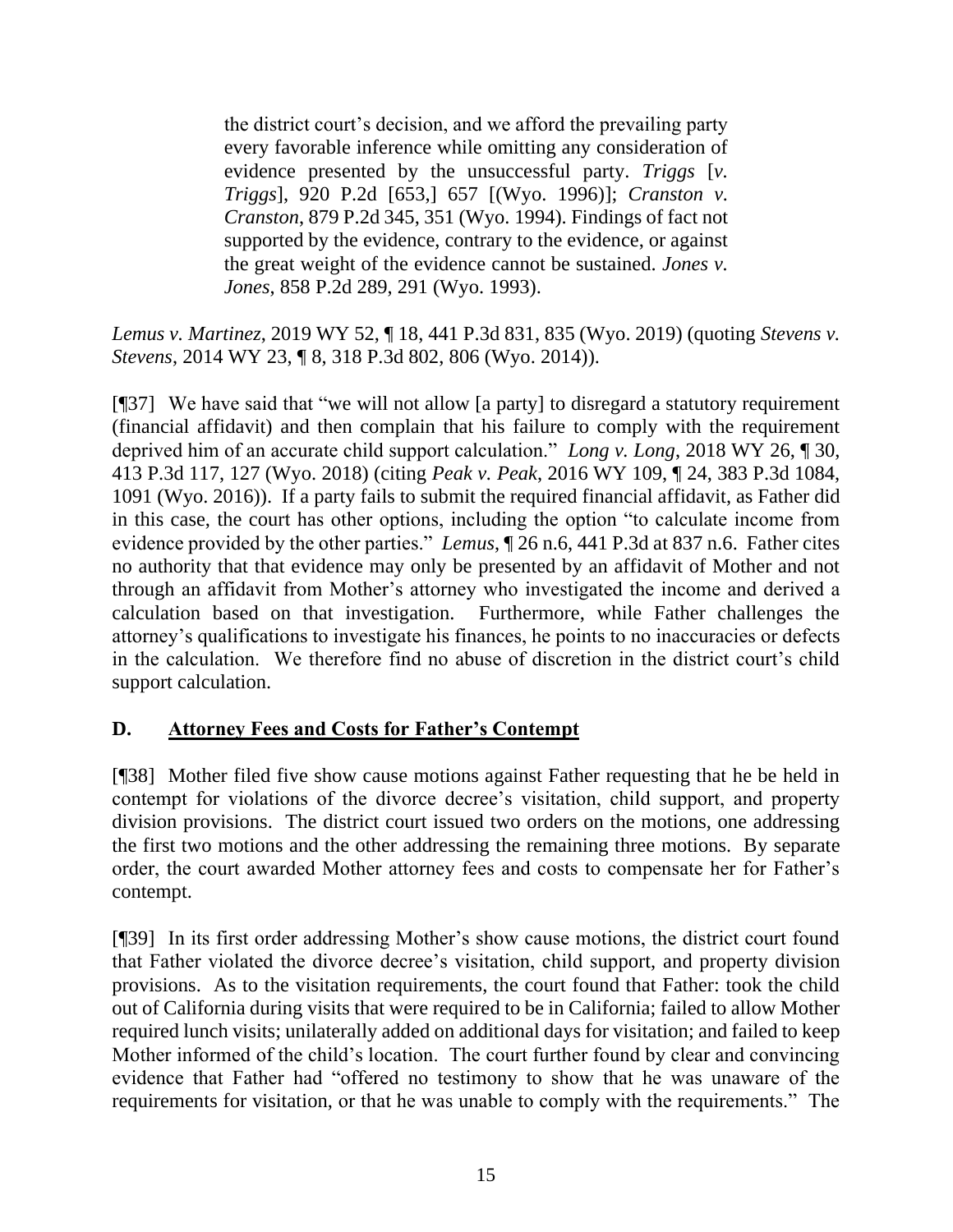court then ordered that to purge his contempt, Father must provide a verifiable and detailed itinerary fourteen days in advance of any future proposed visits. It further ordered that if Father failed to provide the required itinerary, he must post a \$5,000 bond that would be subject to forfeiture if he failed to timely return the child.

[¶40] The district court also found Father in contempt for failing to comply with the divorce decree's property division requirements. With respect to his failure to return Mother's wedding rings or their cash equivalent, the court stated:

> The Court finds incomprehensible [Father's] explanation that the rings were provided two years prior to the Divorce Decree. [Father] shall pay [Mother] the amount of \$4,750.00 for failure to timely provide the rings. The Court shall further take under advisement the issue of adding interest related to non-payment of the \$4,750.00 related to the rings.

[¶41] With respect to Father's failure to comply with the decree's requirements concerning the parties' firearms, the court ruled:

> 36. In order to purge the finding of indirect civil contempt for failure to comply with the firearm provisions of the Decree, [Father], by June 1, 2018, shall provide a specific affidavit to the Court and [Mother] that the firearms to be dealt with in the Decree have been melted down and wholly destroyed by [Father]. This affidavit shall specifically describe the weapons that were destroyed and how and when they were destroyed and fully indemnify [Mother] for any future use of the weapons. This affidavit shall be held under seal by this Court, but may be subject to an affidavit for a search warrant or a subpoena and the rules governing access to court records. [Mother] shall receive a copy of the affidavit, but it need not be served on the guardian ad litem.

> 37. That should any legal or other liability arise related to the use of the firearms, [Father] shall fully indemnify and hold harmless [Mother] from any such liability.

[¶42] With respect to the decree's requirement that Father pay Mother \$55,000, the court acknowledged that the payment was eventually made but held Father in contempt for failing to make it in a timely manner.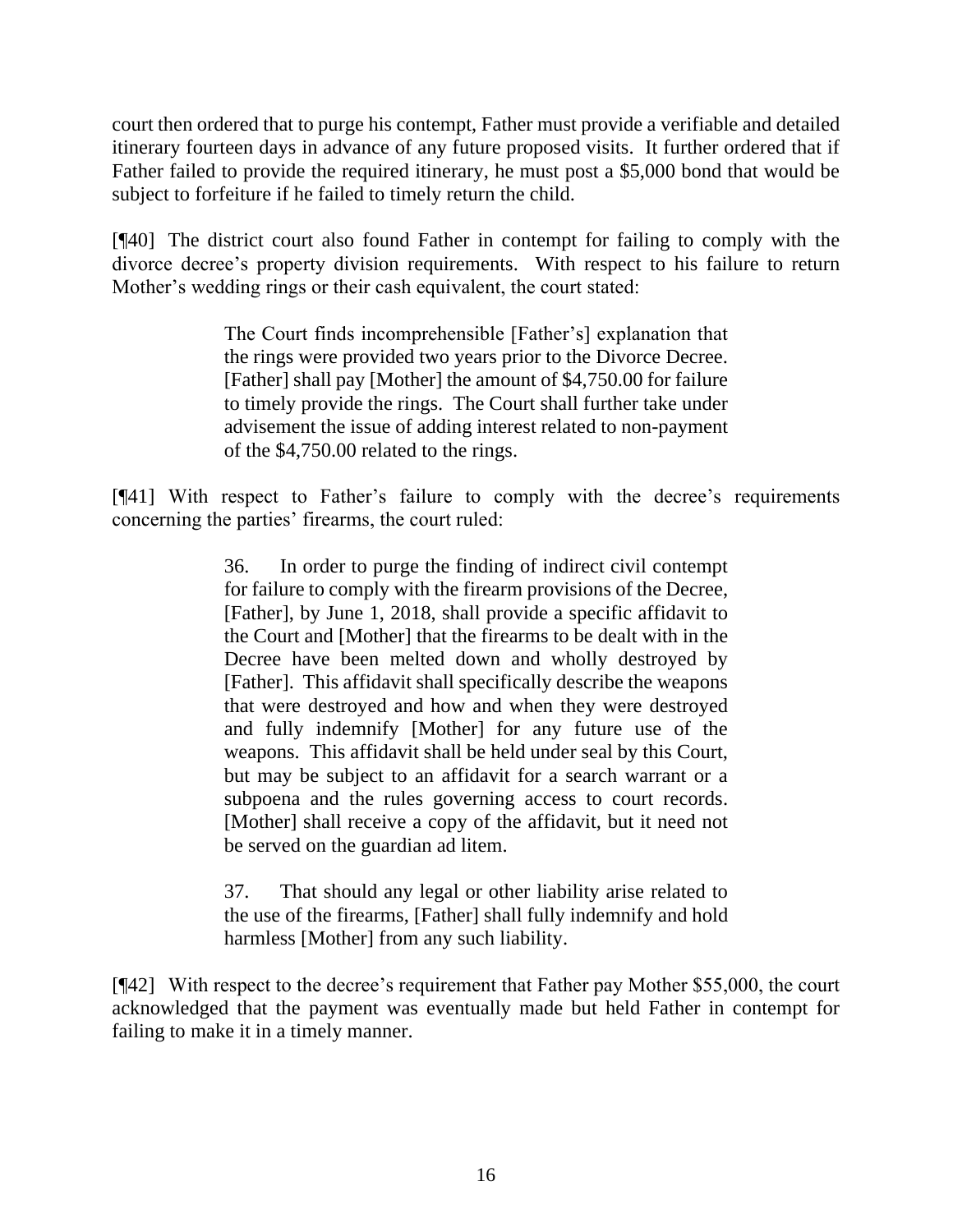38. Cash Settlement. The Court FINDS [Father] in indirect contempt for failure to timely pay the \$55,000.00 cash property settlement.

39. The Court acknowledges that a check for \$55,000.00 for the settlement was transferred from [Father] to [Mother] on the date of the last court hearing, May 15, 201[8].

40. An award of attorney fees and costs related to these matters will be considered by the Court as a remedy.

[¶43] The district court ruled on Mother's third, fourth, and fifth show cause motions in its May 2019 Order After Hearing.<sup>5</sup> With respect to her third motion, the court found and ordered:

> 75. [Mother] seeks a finding of contempt against [Father] for his failure to return the minor to [Mother] by extending his visitation and requiring [Mother] to come to Wyoming to retrieve the child.

> 76. [Father] unilaterally chose not to return the Parties' minor child to [Mother] as required by the terms of the Decree.

> 77. [Father's] conduct was unauthorized under the terms of the Decree and the parties' agreement as to this visitation.

> 78. [Father] also refused to cooperate even to the degree of meeting [Mother] at an airport in Billings, Montana, or make any cooperative efforts to return the child after this extended visitation.

> 79. As a result of [Father's] contemptuous conduct [Mother] incurred significant costs and anxiety.

> 80. [Father] is found to be in indirect civil contempt for willfully violating the Decree.

> 81. Accordingly, [Father] is ordered to pay to [Mother] the sum of \$1,441.80 as compensation for [Mother's] expenses

<sup>5</sup> Mother's third motion was filed before the May 2018 hearing on her first two motions, but the court delayed hearing it until the hearing on other pending motions. The fourth and fifth motions were filed after the court's May 2018 hearing.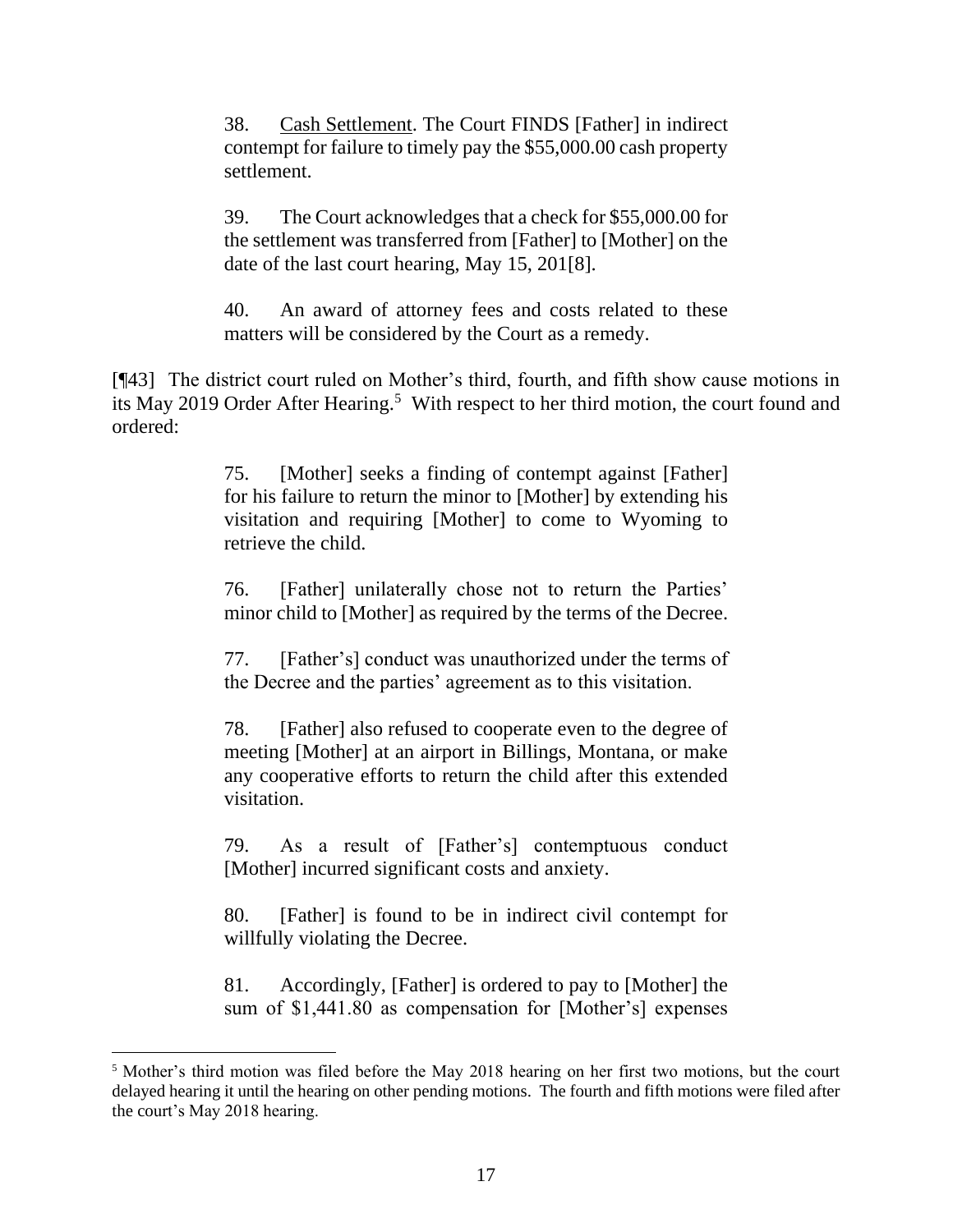incurred for having to travel to Wyoming to retrieve the Parties' minor child.

82. Said sum is in the form of a judgment and as such is subject to statutory judgment interest.

[¶44] Mother's fourth show cause motion alleged Father's continuing failure to pay her for her wedding rings and provide the required firearms documentation. With respect to the wedding rings, the district court found that the issue had already been addressed when it held Father in contempt and that that ruling resulted in a monetary judgment for Mother. As to Father's failure to provide the previously ordered firearms affidavit, the court ruled (citations omitted):

> 87. [Father] was previously found to be in indirect civil contempt for his failure to comply with the Decree with regard to the destruction of and/or transfer of the firearms.

> 88. [Father] was permitted to purge his indirect civil contempt by providing a specific affidavit to the Court and to [Mother] by June 1, 2018.

89. No specific responsive affidavit has been filed to date.

90. Pursuant to the Order After Hearing, [Father] shall fully indemnify and hold harmless [Mother] from any liability related to the firearms.

91. [Mother] also can utilize | 15 of the Decree in terms of the transfer of property through a certified copy of the Decree.

92. [Father] will pay [Mother's] attorney's fees and interest on the attorney's fees from the initial contempt finding; which will be determined by separate Order of this Court.

93. The Court is unwilling to imprison [Father] but is unable to come up with a realistic remedy beyond what has been ordered and therefore the Court declines to provide any further remedial remedy.

[¶45] Mother's fifth show cause motion alleged that Father had failed to make any payments toward his child support arrears and had missed his payments for July and October 2018. The district court again found Father in contempt and that the entire amount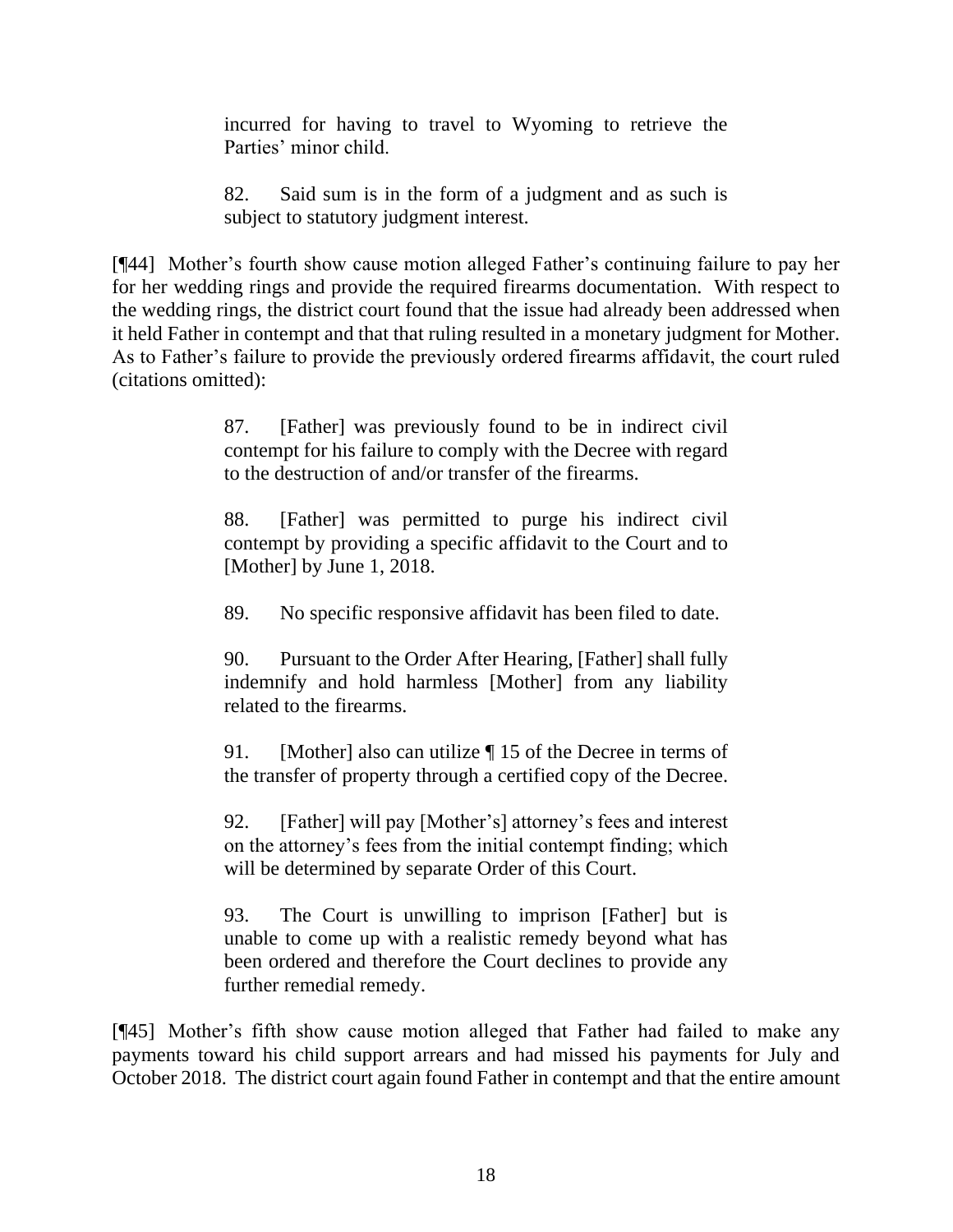of child support owed was a judgment by operation of law and subject to post judgment interest.

[¶46] By separate order, the district court awarded Mother losses incurred in the amount of \$3,505.50. This included costs she incurred for GAL fees, and expenses for airline travel, lodging, and vehicle rental for the hearings. The court also awarded \$15,170 in fees and \$329.71 in taxable costs.

[¶47] Father does not dispute the findings underlying the district court's contempt rulings, and he does not challenge the \$3,505.50 award for Mother's losses or the award of taxable costs. He instead contends that the court lacked authority to award Mother attorney fees for his contempt because the divorce decree does not permit such an award. He further contends that the court improperly used its contempt power to enforce a property settlement. Neither argument has merit.

[¶48] We will reverse a contempt order "only upon a finding of 'a serious procedural error, a violation of a principle of law, or a clear and grave abuse of discretion.'" *Life Care*, ¶ 29, 462 P.3d at 902 (quoting *Lew v. Lew*[, 2019 WY 99, ¶ 8, 449 P.3d 683, 686 \(Wyo.](http://www.westlaw.com/Link/Document/FullText?findType=Y&serNum=2049281603&pubNum=0004645&originatingDoc=I9e9c01f08f3e11ea8b0f97acce53a660&refType=RP&fi=co_pp_sp_4645_686&originationContext=document&vr=3.0&rs=cblt1.0&transitionType=DocumentItem&contextData=(sc.Search)#co_pp_sp_4645_686)  [2019\)\)](http://www.westlaw.com/Link/Document/FullText?findType=Y&serNum=2049281603&pubNum=0004645&originatingDoc=I9e9c01f08f3e11ea8b0f97acce53a660&refType=RP&fi=co_pp_sp_4645_686&originationContext=document&vr=3.0&rs=cblt1.0&transitionType=DocumentItem&contextData=(sc.Search)#co_pp_sp_4645_686).

## **1. Divorce Decree Provisions**

[¶49] The parties' original version of the stipulated divorce decree contained two provisions that spoke to attorney fees in the event a party was required to bring an enforcement action. One was under the general provisions and read: "In the event a party defaults or violates any of the terms and conditions of this agreement, should the nondefaulting party prevail, the defaulting party shall be liable for costs and reasonable attorney fees to the non-defaulting party." The other provision was in the recitation of the orders and read: "[F]ailure to comply with the terms and conditions herein may subject the non-complying party to sanctions, including but not limited to the payment of attorney's fees and costs." In the final decree, the district court lined through those provisions and initialed the deletions.

[¶50] Father contends that the deletions mean that the parties agreed that attorney fees would not be awarded in the event of an enforcement action. Of course it does not. The striking of the provisions could just as easily mean the parties could not agree on them, which is in fact what Mother's attorney testified to at the motions hearing. On crossexamination by Father's attorney, she testified:

> I don't believe a final decree was ever actually agreed upon, there were objections to that by your client. Judge Cranfill held a hearing on it, Judge Cranfill had all of us before him, he went through the Decree of Divorce line by line and asked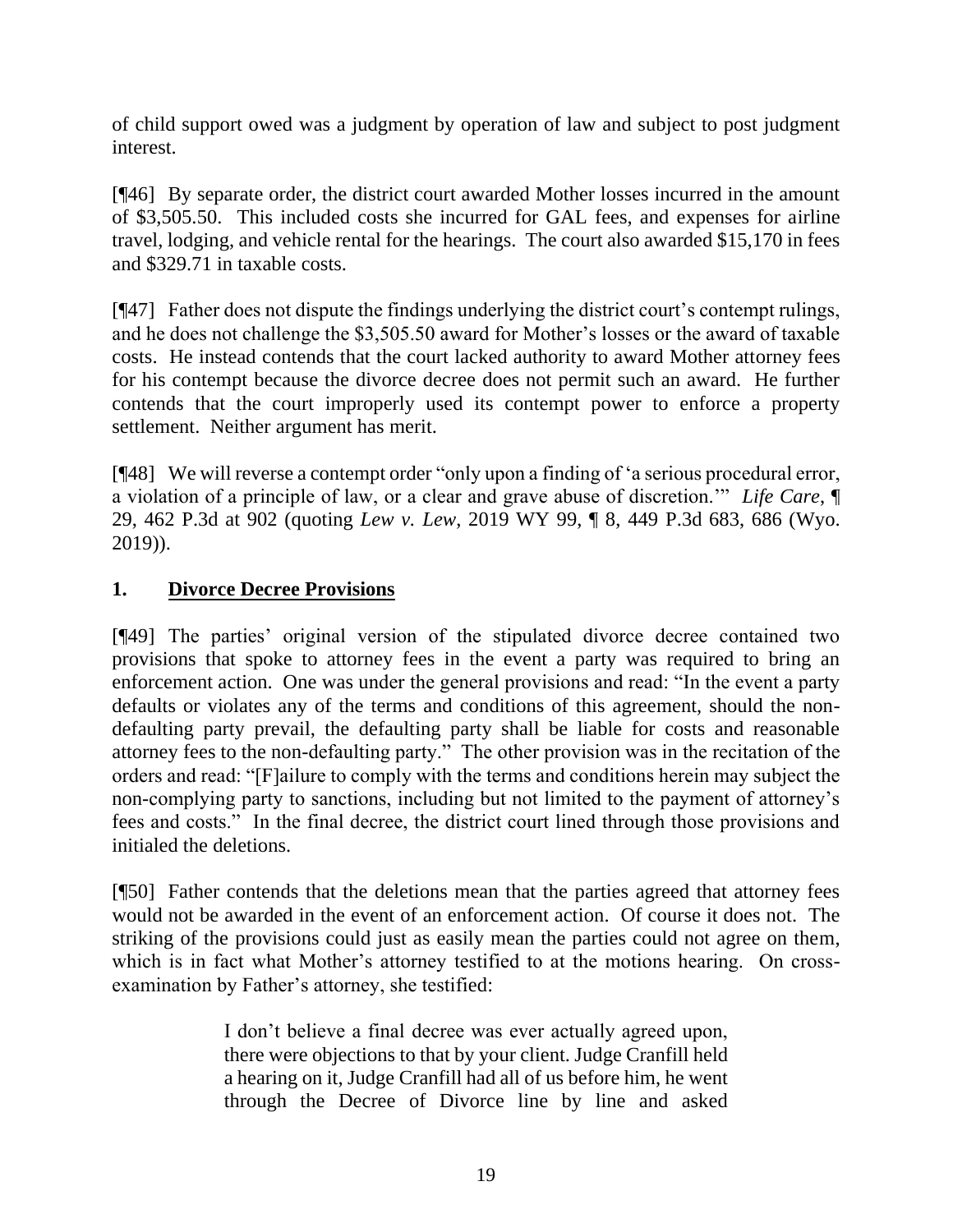everybody if they agreed to that particular language, or didn't agree to that particular language, anything that wasn't specifically agreed upon by everyone was crossed out by Judge Cranfill, . . . .

[¶51] The decree is thus silent on the question of attorney fees and costs in the event an enforcement action is required. That does not, however, affect the district court's enforcement authority because "[c]ourts have both inherent and statutory authority to enforce their orders in domestic relations cases through civil contempt sanctions." *JLK v. MAB*, 2016 WY 73, ¶ 19, 375 P.3d 1108, 1113 (Wyo. 2016) (citing *Shindell v. Shindell*, 2014 WY 51, ¶ 8, 322 P.3d 1270, 1273 (Wyo. 2014)). Moreover, in such enforcement actions, a court has discretion to award attorney fees and costs.

> There is no question that [Wyo. Stat. Ann. § 20-2-111] allows a party to obtain reimbursement of attorney's fees incurred in original divorce actions as well as proceedings to modify or enforce divorce decrees.

*Bullock v. Bullock*, 2014 WY 131, ¶ 29, 336 P.3d 136, 144 (Wyo. 2014) (quoting *Burnett v. Steeley*, 2008 WY 94, ¶ 33, 190 P.3d 132, 139 (Wyo. 2008)).

[¶52] The district court acted well within its authority in ordering Father to pay Mother's attorney fees, and we therefore find no abuse of discretion.

### **2. Use of Contempt Power to Enforce Property Division**

[¶53] Father next argues that the district court's use of its contempt power to enforce the divorce decree's property division provisions runs afoul of the holding in *Oedekoven v. Oedekoven*, 538 P.2d 1292 (Wyo. 1975), where our Court said:

> The rule is plainly stated in [24 Am.Jur.2d \(Divorce and](http://www.westlaw.com/Link/Document/FullText?findType=Y&serNum=0110312249&pubNum=0113412&originatingDoc=I93735ae3f7cc11d98ac8f235252e36df&refType=TS&originationContext=document&vr=3.0&rs=cblt1.0&transitionType=DocumentItem&contextData=(sc.UserEnteredCitation))  [Separation\) §](http://www.westlaw.com/Link/Document/FullText?findType=Y&serNum=0110312249&pubNum=0113412&originatingDoc=I93735ae3f7cc11d98ac8f235252e36df&refType=TS&originationContext=document&vr=3.0&rs=cblt1.0&transitionType=DocumentItem&contextData=(sc.UserEnteredCitation)) 921, p. 1049:

> > "Assuming that performance of an act called for by a property settlement may be enforced by a contempt proceeding where the court distinctly orders performance, performance will not be so enforced where the decree is not to be construed as including such an order. Thus, if the decree approves a property settlement but does not order the parties to perform its obligations, the violation of the agreement is not a violation of the decree and is not a contempt of court."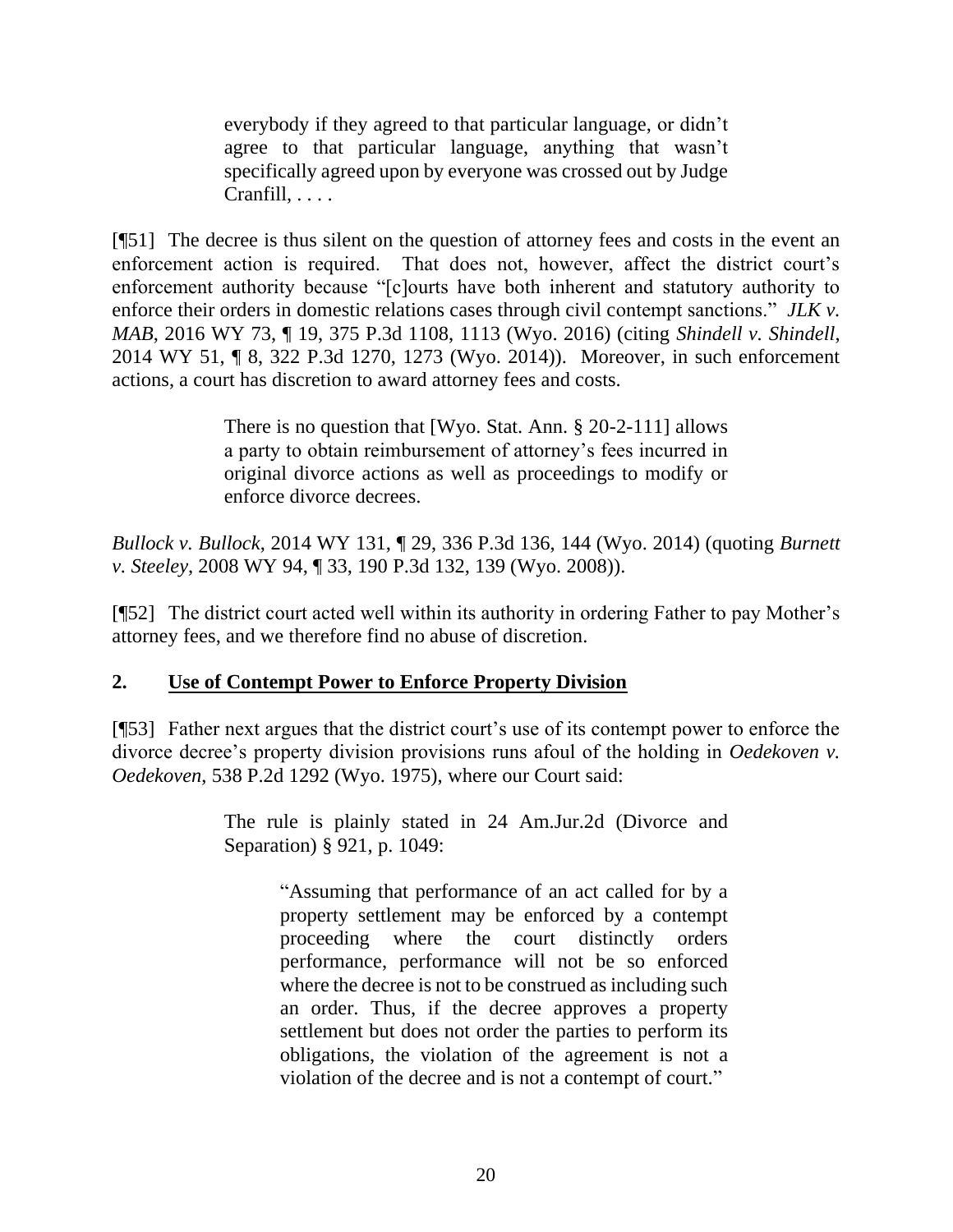To the same effect is 27B [C.J.S. \(Divorce\) §](http://www.westlaw.com/Link/Document/FullText?findType=Y&serNum=0289570220&pubNum=0156628&originatingDoc=I93735ae3f7cc11d98ac8f235252e36df&refType=TS&originationContext=document&vr=3.0&rs=cblt1.0&transitionType=DocumentItem&contextData=(sc.UserEnteredCitation)) 300(3), p. 382, where it is said:

> "The provisions of a property settlement agreement, which is complete in itself and is merely referred to in the decree or approved by the court but not actually made a part of the decree, cannot be enforced by contempt proceedings. \* \* \*"

*Oedekoven*, 538 P.2d at 1293-94.

[¶54] Father's reliance on *Oedekoven* is misplaced. The rule announced in that case applies only if a court merely approves or ratifies a settlement. It does not apply if the court orders performance of the agreement's obligations. In this case, the divorce decree states, "IT IS FURTHER ORDERED that the parties shall abide by the following terms and conditions," and thus plainly falls outside the mere approval or ratification of a property settlement to which *Oedekoven* applies. *See also Fowles v. Fowles*, 2017 WY 112, ¶¶ 5, 35, 402 P.3d 405, 408, 413 (Wyo. 2017) (upholding contempt order against husband for violating property division under stipulated decree); *McAdam v. McAdam*, 2014 WY 123, ¶¶ 1, 19, 335 P.3d 466, 468, 471 (Wyo. 2014) (upholding contempt order against both husband and wife for violating property division under stipulated decree); *Greene v. Finn*, 2007 WY 47, ¶¶ 3, 13, 153 P.3d 945, 946, 950-51 (Wyo. 2007) (upholding contempt order against husband for violating property settlement incorporated into decree).

## **E. Post Judgment Interest**

[¶55] The district court awarded post judgment interest on Father's unpaid child support and on his unpaid property division payments. Father claims this was error because the divorce decree does not provide for the award of post judgment. In so arguing he does not distinguish between the interest awarded on the different judgments, he does not address the statutory authority on which the district court based its award, he does not cite to the record, and he does not cite to any pertinent authority. Father therefore has not supported his claim with cogent argument, and we will not consider it further. *See Osban*[, ¶ 7 n.2,](http://www.westlaw.com/Link/Document/FullText?findType=Y&serNum=2048072264&pubNum=0004645&originatingDoc=I56c9ad00290e11eaac0ee4466ee51240&refType=RP&fi=co_pp_sp_4645_741&originationContext=document&vr=3.0&rs=cblt1.0&transitionType=DocumentItem&contextData=(sc.Keycite)#co_pp_sp_4645_741)  [439 P.3d at 741 n.2.](http://www.westlaw.com/Link/Document/FullText?findType=Y&serNum=2048072264&pubNum=0004645&originatingDoc=I56c9ad00290e11eaac0ee4466ee51240&refType=RP&fi=co_pp_sp_4645_741&originationContext=document&vr=3.0&rs=cblt1.0&transitionType=DocumentItem&contextData=(sc.Keycite)#co_pp_sp_4645_741) 

## **F. Bond Forfeiture**

[¶56] On September 10, 2018, Mother filed a motion to forfeit Father's \$5,000 visitation bond. Mother alleged that Father failed to provide an itinerary for a recent visit with the child, posted the required bond, and then failed to return the child at the agreed-upon time. She further alleged that the child's late return required that she cancel her own travel plans with the child.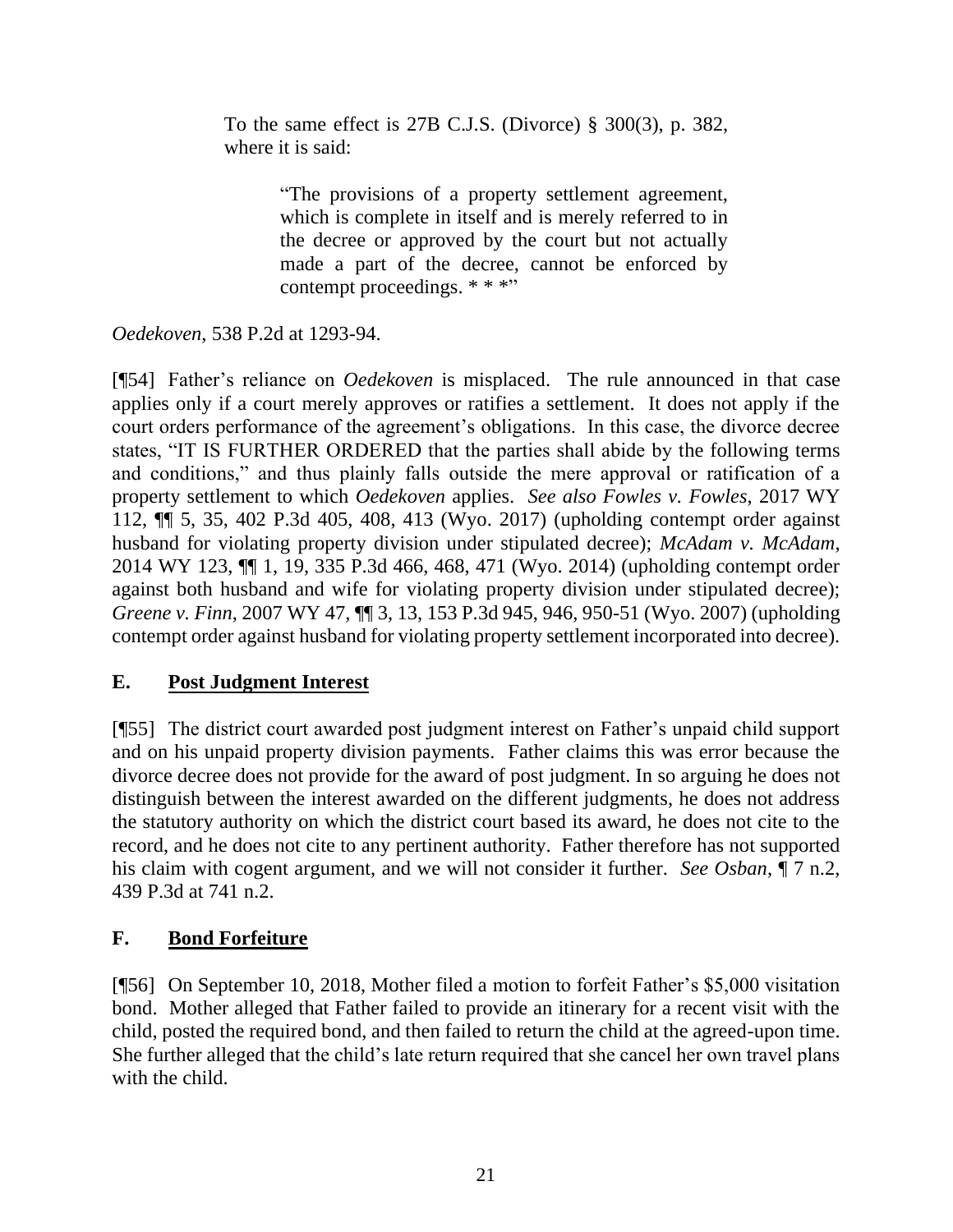[¶57] Following its evidentiary hearing, the district court found and ordered (citations omitted):

> 113. Pursuant to the [June 26, 2018 order], [Father] was required to post a \$5,000 bond if he failed to timely provide a 14-day advance itinerary.

> 114. [Father] failed to provide a 14-day advance itinerary and posted a bond in the amount of \$5,000 pursuant to this Court's order.

> 115. According to the Order, if [Father] failed to timely return the child, the \$5,000 bond would be forfeited.

> > \* \* \* \*

117. [Father] was aware that [Mother] intended to take the child upon his return on a trip to Disneyland for the child's birthday.

118. [Father] failed to return the child as agreed and as a result the trip to Disneyland was affected or cancelled.

119. [Father] claimed that the failure to return [as] planned was the result of the child's personal accident that caused them to miss some plane connections.

120. Further inquiry shows the [Father's] original travel schedule and itinerary for the return of the child would not have resulted in the return of the child by the time [Father] and [Mother] had agreed in order to make the trip to Disneyland.

\* \* \* \*

123. Forfeiture is not favored and there should be some rational relationship between the amount of the bond and the possibility or potential that the entire amount would be forfeited.

124. This Court finds that [Father's] failure to return the child as required or agreed resulted in [Mother] suffering consequential losses which exceed the \$5,000 that was the face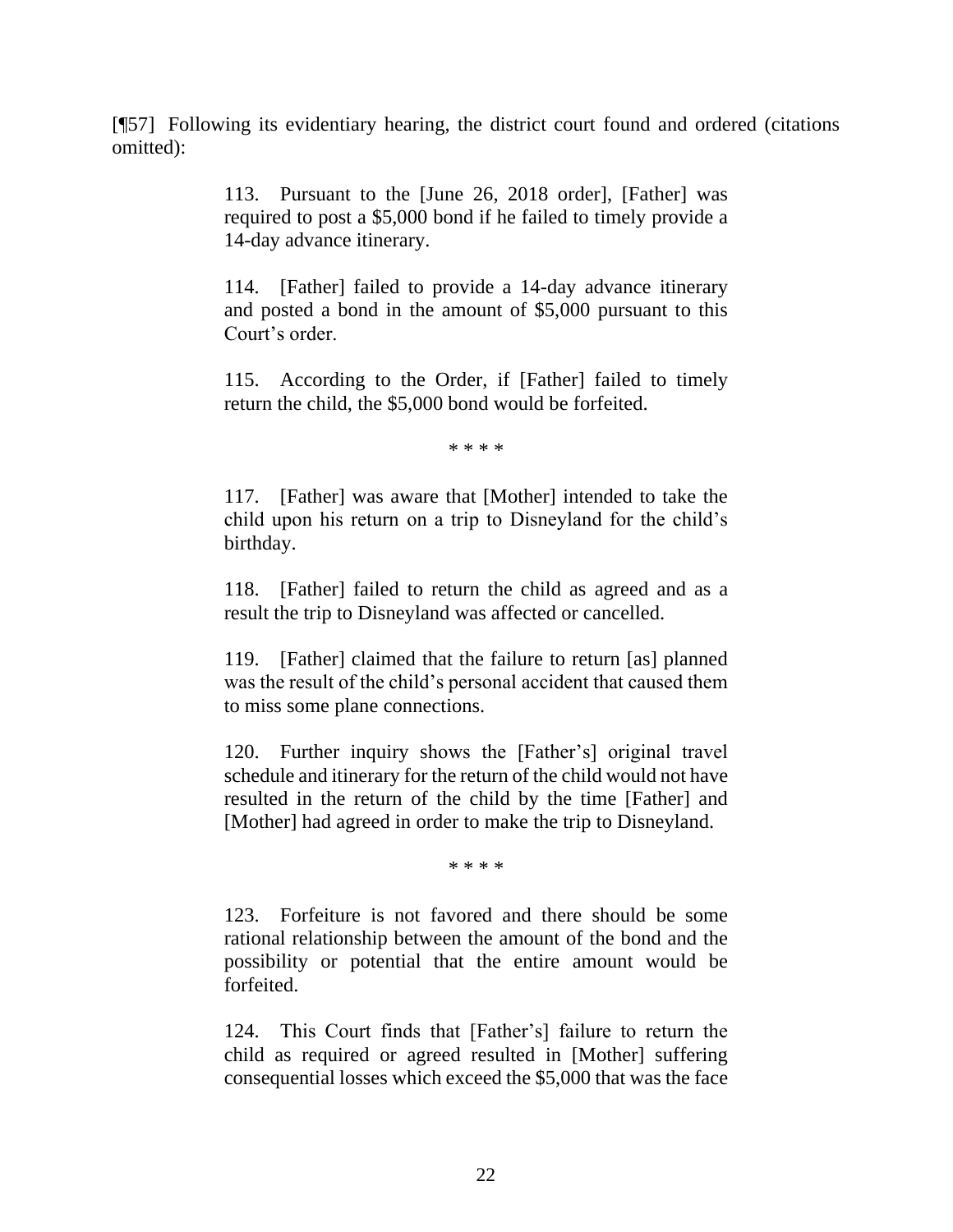of the bond which would include attorney's fees and other costs related to this issue.

125. Therefore, [Mother's] Motion is **GRANTED**, and [Father's] bond in the amount of \$5,000.00 is to be forfeited and to be paid to [Mother] for [Father's] failure to return the minor child to [Mother] at the agreed upon time, thus creating consequential losses by [Mother] and the minor child.

[¶58] Father does not dispute the accuracy of the district court's findings. He instead asserts that he returned the child on the day on which he and Mother agreed and that the bond order did not clearly require more than that. He thus contends that the district court had no basis to forfeit his bond and erred in doing so. We disagree.

[¶59] We have held that "[a] bond-posting requirement, used to ensure compliance with a decree in visitation and custody cases, is within the discretion of the district court and finds support in the law." *Shindell*, ¶ 26, 322 P.3d at 1276 (quoting *[Stonham v. Widiastuti](http://www.westlaw.com/Link/Document/FullText?findType=Y&serNum=2003894297&pubNum=0004645&originatingDoc=I9e08bb75ca5511e390d4edf60ce7d742&refType=RP&fi=co_pp_sp_4645_1197&originationContext=document&vr=3.0&rs=cblt1.0&transitionType=DocumentItem&contextData=(sc.History*oc.Search)#co_pp_sp_4645_1197)*, 2003 [WY 157, ¶ 28, 79 P.3d 1188, 1197 \(Wyo. 2003\)\)](http://www.westlaw.com/Link/Document/FullText?findType=Y&serNum=2003894297&pubNum=0004645&originatingDoc=I9e08bb75ca5511e390d4edf60ce7d742&refType=RP&fi=co_pp_sp_4645_1197&originationContext=document&vr=3.0&rs=cblt1.0&transitionType=DocumentItem&contextData=(sc.History*oc.Search)#co_pp_sp_4645_1197). We also recognize that a court has broad discretion to determine the appropriate sanction when one of its orders is violated. *Womack v. Swan*, 2018 WY 27, ¶ 29, 413 P.3d 127, 138 (Wyo. 2018).

[¶60] The court's order requiring the posting of a visitation bond stated:

17. The Court will require that in order for [Father] to purge his contempt, he shall provide in a verifiable written form, an itinerary for every proposed future visit. The itinerary shall be provided to [Mother] fourteen (14) days in advance of any requested or scheduled visit. It shall specifically provide pick up date, time and location, whereabouts of the minor child during the visit, and a date, time and location for drop off or return of the minor child. The written form shall specifically include whether [Father] is flying or driving, and if flying, a flight itinerary, including airline flight numbers, pick up and return information. Failure to provide the verifiable written itinerary shall require [Father] to post a \$5,000.00 cash bond with the Clerk of District Court and written proof of the same to [Mother], which will allow him to exercise his visitation based on a specific pick up and drop off date.

18. Should [Father] fail to timely return the minor child, the \$5,000.00 cash bond shall be subject to forfeiture and further hearing before the Court. If the child is returned on time, the \$5,000.00 shall be released to [Father].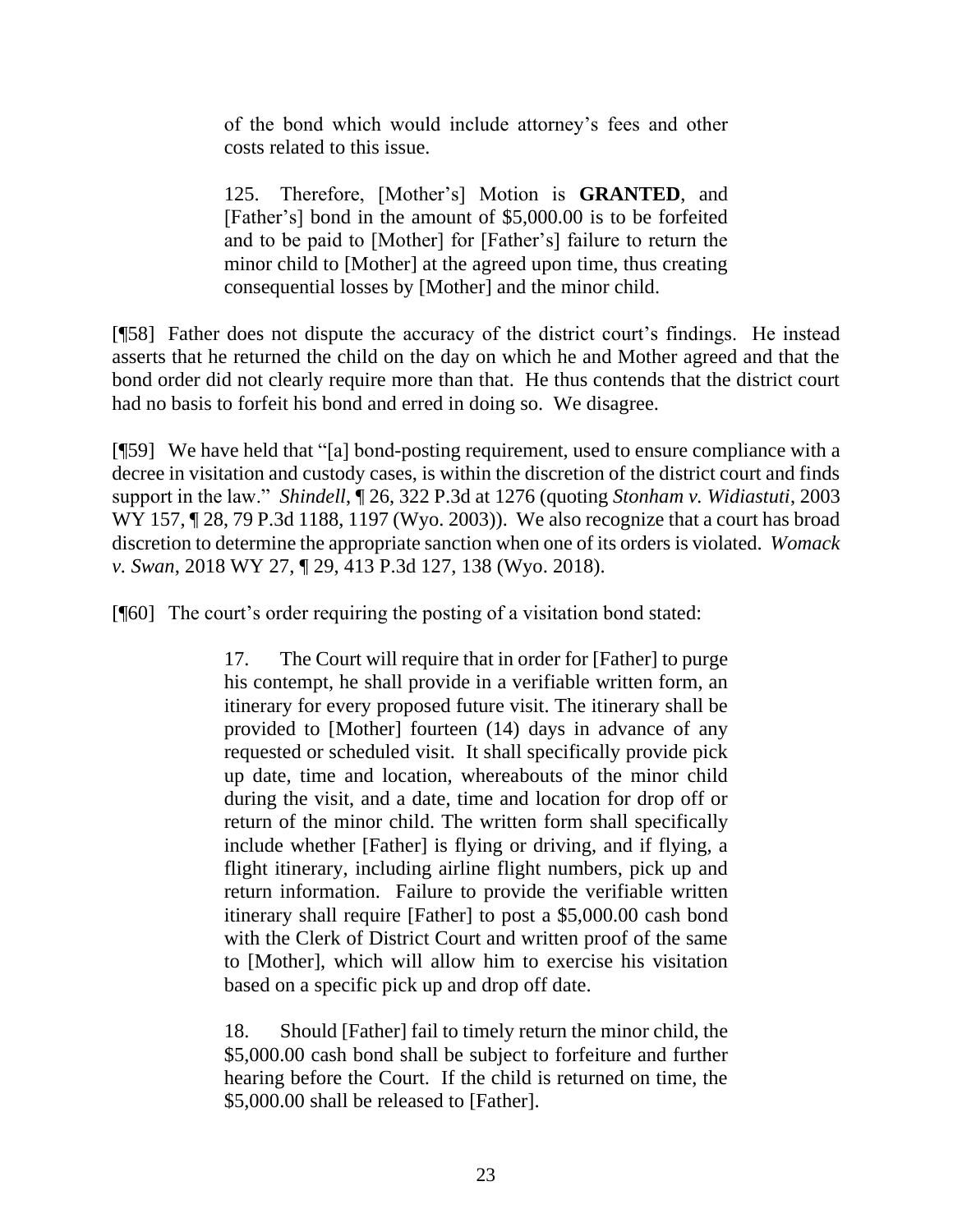[¶61] The bond allowed Father to exercise visitation with a "specific pick up and drop off date" and was subject to forfeiture if Father failed to "timely" return the child. The requirements of the itinerary provide guidance as to what the district court intended by a "specific pick up and drop off date," and a "timely" return is easily understood to contemplate the date, time, and location upon which the parties agreed. There may be circumstances under which returning the child on the correct day but late would not justify a forfeiture. Under these circumstances, however, where Father knew of Mother's travel plans, knew the importance of returning the child by the specified time, agreed to return the child by that time, and then scheduled his travel in a way that ensured that the child would not be returned on time, we can find no abuse of discretion in the forfeiture.

## **G. Order Declining Jurisdiction**

[¶62] Mother moved to transfer jurisdiction over Father's petition to modify custody to a court in California. She argued California was the more appropriate jurisdiction to rule on custody issues because she and the child had lived in California for over two years and those who would have relevant evidence, including current doctors, counselors, child care providers, teachers, and the child's maternal grandparents, were all located in California. The GAL did not object to Mother's motion and observed that many of the child's resources and supports were located in California, which made his task more difficult and expensive. Father opposed Mother's motion and contended that the relevant factors favored the Wyoming court retaining jurisdiction.

[¶63] The district court granted Mother's motion. It reasoned:

2. [Mother and the child] do not have a significant connection with this State, and substantial evidence is no longer available in this State concerning the child's care, protection, training and personal relationships. *See* Wyo. Stat. Ann. § 20-5-302(a)(i).

3. [Mother and the child] do not reside, and they have not recently resided, in this State since December 11, 2016. *See* Wyo. Stat. Ann. § 20-5-302(a)(i).

4. All relevant factors, including those in Wyo. Stat. Ann. § 20-5-307(b), were considered and conscientiously weighed after applying all relevant, admissible, and credible information made available to the Court by the parties.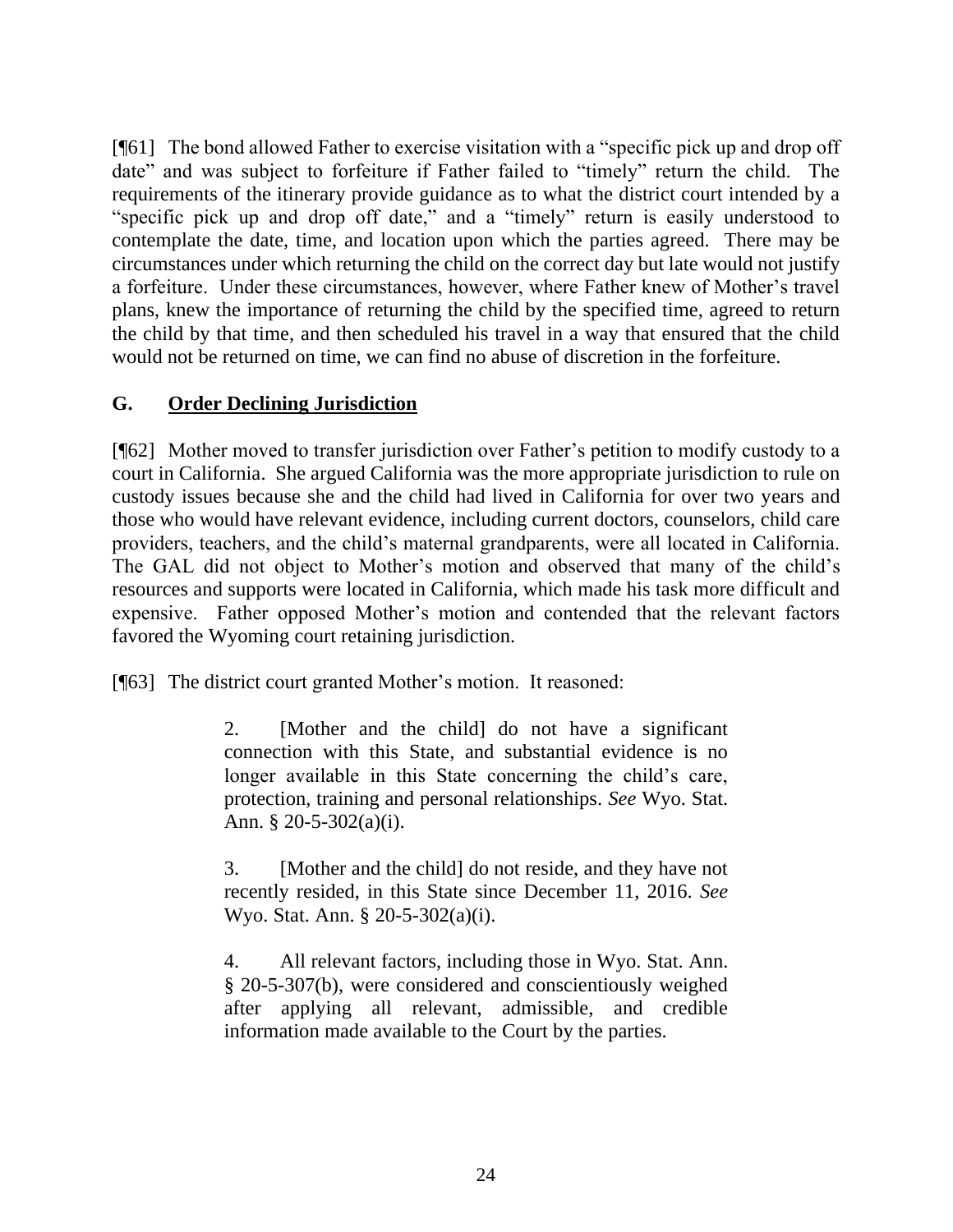5. The majority of any evidence required to resolve any pending issues or other matters in this case would be found in California, where [Mother and the child] reside.

[¶64] Father contends that the district court erred in granting Mother's motion, but in so arguing he does no more than reference his response filed with the district court. This is not a cogent argument.

> [W]e have held that we will not consider arguments that are supported by no more than a reference to arguments made to the district court.

> > Appellant's argument cited neither pertinent authority nor made cogent argument. Appellant also incorporated by reference trial briefs contained in the record rather than the parts of the record relied on as directed by [WYO.R.APP.P. 7.01\(f\).](http://www.westlaw.com/Link/Document/FullText?findType=L&pubNum=1008793&cite=WYRRAPR7.01&originatingDoc=I56c9ad00290e11eaac0ee4466ee51240&refType=LQ&originationContext=document&vr=3.0&rs=cblt1.0&transitionType=DocumentItem&contextData=(sc.Keycite)) *See [Scherling v. Kilgore](http://www.westlaw.com/Link/Document/FullText?findType=Y&serNum=1979125644&pubNum=0000661&originatingDoc=I56c9ad00290e11eaac0ee4466ee51240&refType=RP&originationContext=document&vr=3.0&rs=cblt1.0&transitionType=DocumentItem&contextData=(sc.Keycite))*, 599 [P.2d 1352 \(Wyo. 1979\)](http://www.westlaw.com/Link/Document/FullText?findType=Y&serNum=1979125644&pubNum=0000661&originatingDoc=I56c9ad00290e11eaac0ee4466ee51240&refType=RP&originationContext=document&vr=3.0&rs=cblt1.0&transitionType=DocumentItem&contextData=(sc.Keycite)) (noting that this method does not comply with the rules)[.]

*Byerly v. State*, 2019 WY 130, ¶ 17, 455 P.3d 232, 241 (Wyo. 2019) (quoting *[Davis v. Big](http://www.westlaw.com/Link/Document/FullText?findType=Y&serNum=1994230421&pubNum=0000661&originatingDoc=I56c9ad00290e11eaac0ee4466ee51240&refType=RP&fi=co_pp_sp_661_983&originationContext=document&vr=3.0&rs=cblt1.0&transitionType=DocumentItem&contextData=(sc.Keycite)#co_pp_sp_661_983)  Horn Basin Newspapers, Inc.*[, 884 P.2d 979, 983 \(Wyo. 1994\)\)](http://www.westlaw.com/Link/Document/FullText?findType=Y&serNum=1994230421&pubNum=0000661&originatingDoc=I56c9ad00290e11eaac0ee4466ee51240&refType=RP&fi=co_pp_sp_661_983&originationContext=document&vr=3.0&rs=cblt1.0&transitionType=DocumentItem&contextData=(sc.Keycite)#co_pp_sp_661_983).

[¶65] Because Father has not presented a cogent argument on this claim, we will not consider it further.

## **H. Mother's Request for Attorney Fees and Costs on Appeal**

[¶66] We next consider Mother's request for attorney fees and costs pursuant to W.R.A.P. 10.05(b), which provides that "[i]f the court certifies . . . there was no reasonable cause for the appeal, a reasonable amount of attorneys' fees and damages to the appellee shall be fixed by the appellate court and taxed as part of the costs in the case." Rule 10.05 sanctions "are generally not available for challenges to discretionary rulings, unless 'an appeal lacks cogent argument, there is an absence of pertinent legal authority to support the issues, or there is a failure to adequately cite to the record.'" *Deede v. Deede*, 2018 WY 92, ¶ 10, 423 P.3d 940, 943 (Wyo. 2018) (quoting *Carbaugh v. Nichols*[, 2014 WY 2, ¶ 23, 315 P.3d](http://www.westlaw.com/Link/Document/FullText?findType=Y&serNum=2032474976&pubNum=0004645&originatingDoc=I1b207830a00a11e888e382e865ea2ff8&refType=RP&fi=co_pp_sp_4645_1180&originationContext=document&vr=3.0&rs=cblt1.0&transitionType=DocumentItem&contextData=(sc.Keycite)#co_pp_sp_4645_1180)  [1175, 1180 \(Wyo. 2014\)\)](http://www.westlaw.com/Link/Document/FullText?findType=Y&serNum=2032474976&pubNum=0004645&originatingDoc=I1b207830a00a11e888e382e865ea2ff8&refType=RP&fi=co_pp_sp_4645_1180&originationContext=document&vr=3.0&rs=cblt1.0&transitionType=DocumentItem&contextData=(sc.Keycite)#co_pp_sp_4645_1180).

[¶67] While Father's brief challenges discretionary rulings, a number of his claims were entirely unsupported by cogent argument, pertinent authority, and adequate cites to the record. Others disregarded our clear precedent or the relevant standard of review. Based on those deficiencies and Father's repeated violations of the divorce decree and other court orders, we grant Mother's request and certify that there was no just cause for appeal. *See*